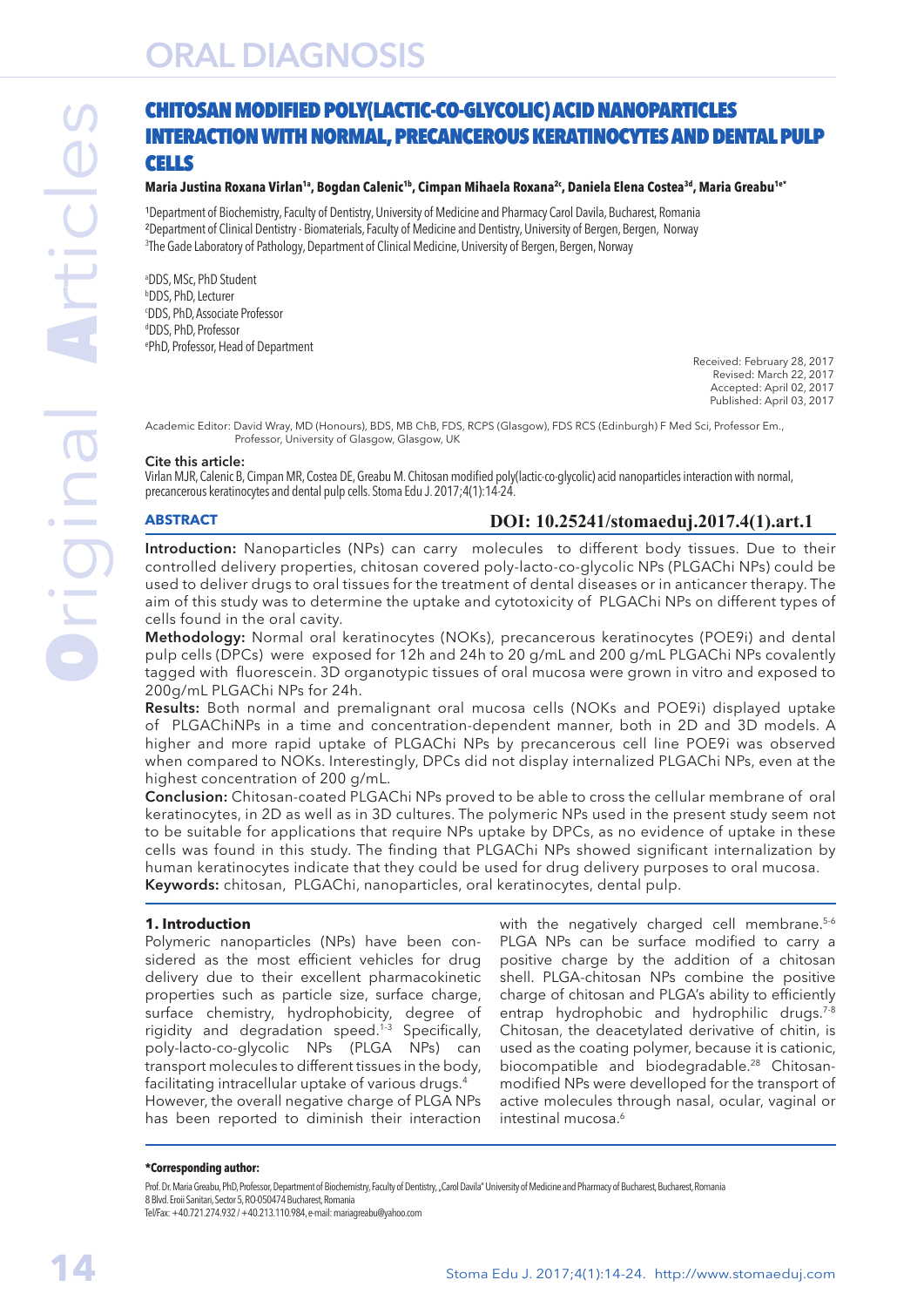Chitosan nanocarriers could be used in future dental applications<sup>9</sup> such as in dentin pulp regeneration procedures,<sup>10-11</sup> in bone regeneration techniques,<sup>12</sup> in endodontics<sup>13-15</sup> or in periodontal therapy.12, 16 Moreover, chitosan containing NPs were able to transport antitumour substances to different cancer cell lines,<sup>17-19</sup> including oral cancer cells.18-19

Despite numerous scientific reports regarding organic nanomaterials in medicine, more experiments are needed in order to asses the effects of organic NPs on the oral mucosa. It has been shown that the interactions between NPs and cells depends on the cell type, as well as on the size and surface charge of NPs.20 NPs behave completely differently depending on their surface coverings and size, while the concentration and the exposure time to such NPs makes them cytotoxic or biocompatible. Moreover, the oral mucosa is composed of a variety of cells with different properties which may react differently to the same NPs. The pathologic conditions can also modify the response of human oral cells to NPs, due to changes in cell physiological status.

The aim of our study is to determine the uptake and effect of chitosan covered poly-lacto-coglycolic NPs (PLGAChi NPs) on the cells found in the oral cavity, in normal and pathological conditions. NPs were tested on normal human oral keratinocytes (NOKs) and human dental pulp cells (DPCs), harvested from healthy human donors, as well as on POE9i cell line used as a model for precancerous oral keratinocytes. In the attempt to create a stronger resemblance to the natural 3D structure of the oral mucosal tissue, the PLGAChi NPs were also exposed to 3D organotypic (OT) oral mucosa tissues grown in vitro. The PLGAChi NPs tested in our study were previously fabricated and characterized by Navarro et al.<sup>21-22</sup>

# **2. Materials and methods**

#### 2.1. Cell culture

NOKs, DPCs and normal oral fibroblasts (NOFs) were primary cells isolated from clinically healthy adult volunteers (n=5). Samples of gingival mucosa showing no sign of clinical inflammation at collection time were used to generate NOKs and NOFs. The protocol for the isolation of NOKs has previously been described by Costea et al.<sup>23</sup> DPCs were isolated following a protocol adapted from from Ishkitiev et al.<sup>24</sup> and Lee et al.<sup>25</sup>

POE9i cells are dysplastic, premalignant human immortalized oral keratinocytes. NOKs and POE9i keratinocytes were grown in Keratinocyte Serum-Free Growth Medium ( KSFM) (from Sigma-Aldrich, St. Louis, MO) medium supplemented with 1 ng/ mL epithelial growth factor, 25 μg/mL bovine pituitary extract, 20 μg/mL l-glutamine, 100 U/mL penicillin, 100 μg/mL streptomycin and 0.25 μg/ mL amphotericin B (all supplements were aquired from InVitrogen, Massachusetts, USA ).

DPCs and NOFs were grown in DMEM medium (Sigma St Louis, Missouri) containing 10 % fetal

bovine serum, 20 μg/mL l-glutamine, 100 U/mL penicillin, 100 μg/mL streptomycin, and 0.25 μg/ mL amphotericin B (all supplements were aquired from InVitrogen, Massachusetts, USA). The protocol for growing normal human organotypics (OTs) was previously described by Costea et al.<sup>23</sup> The multilayered epithelium was elaborated using NOKs grown on top of collagen matrices populated with NOFs.

#### 2.2. Viability Test

NOKs and POE9i cells were cultured in 6 well plates (150.000 cells/well) with 3.5 mL of culture medium. Cells were allowed to set for 24h into the incubator at 37°C and supplemented with 5% CO<sub>2</sub>. Afterwards, the media was removed and the cells were washed with PBS. Then 3.5 mL media containing PLGAChi NPs at the tested concentrations was added in each well: 5 μg/mL, 20 μg/mL and 200 μg/mL. The viability was counted with trypan blue and an automatic cell counter (Sigma-Aldrich, St. Louis, MO). The counting was done in triplicates for every cell culture well.

#### 2.3. Exposure of cells to PLGAChi NPs

The cells were seeded in two-well glass chambers (Thermo Fisher Scientific; Nunc™ Lab-Tek™) at a density of 75.000 cells/well. Every cell type was incubated with 1.5 mL of their own culture medium. The cells were kept for 48 h at 37°C till they became 70 % – 80 % confluent. Afterwards, the media were removed and washed twice with PBS. NOKs, DPCs and POE9i cells were exposed for 12h and 24h at the following concentrations of fluorescein marked PLGAChi NPs: 20 μg/mL and 200 μg/mL. 1.5 mL of media containing PLGAChi NPs at the mentioned concentrations was placed in every chamber slide: 20 μg/mL and 200 μg/ mL. The solutions thus prepared were rotated for 30 minutes before exposure. The glass chambers were placed in the incubator in a humidified atmosphere at 37°C and supplemented with 5 % CO2 for 12 h or 24 h. At the end of the exposure time, the cells were washed three times with PBS in order to remove unattached particles, followed by fixation and staining. The controls were run in duplicate in each experiment and were placed into the incubator for one day.

The organotypic cultures were exposed to NPs after a total period of 10 days of coculture. The OTs were exposed to 200 μg/mL PLGAChi NP and let into the incubator for 24h. At the end of the exposure time, the OTs were washed three times with PBS in order to remove unattached particles, followed by fixation and staining.

Imaging and image analysis was performed using an optical microscope.

The fluorescent NPs uptaken by the cells were visualized by flourescence microscopy ( AxioImager.M2 with ApoTome.2). The cells were mounted in Vectashield mounting medium with DAPI for nuclear staining and were visualized at a Zeiss up-right Axio Imager microscope with ApoTome slider module, using the 403 or 603 oil immersion objective lens.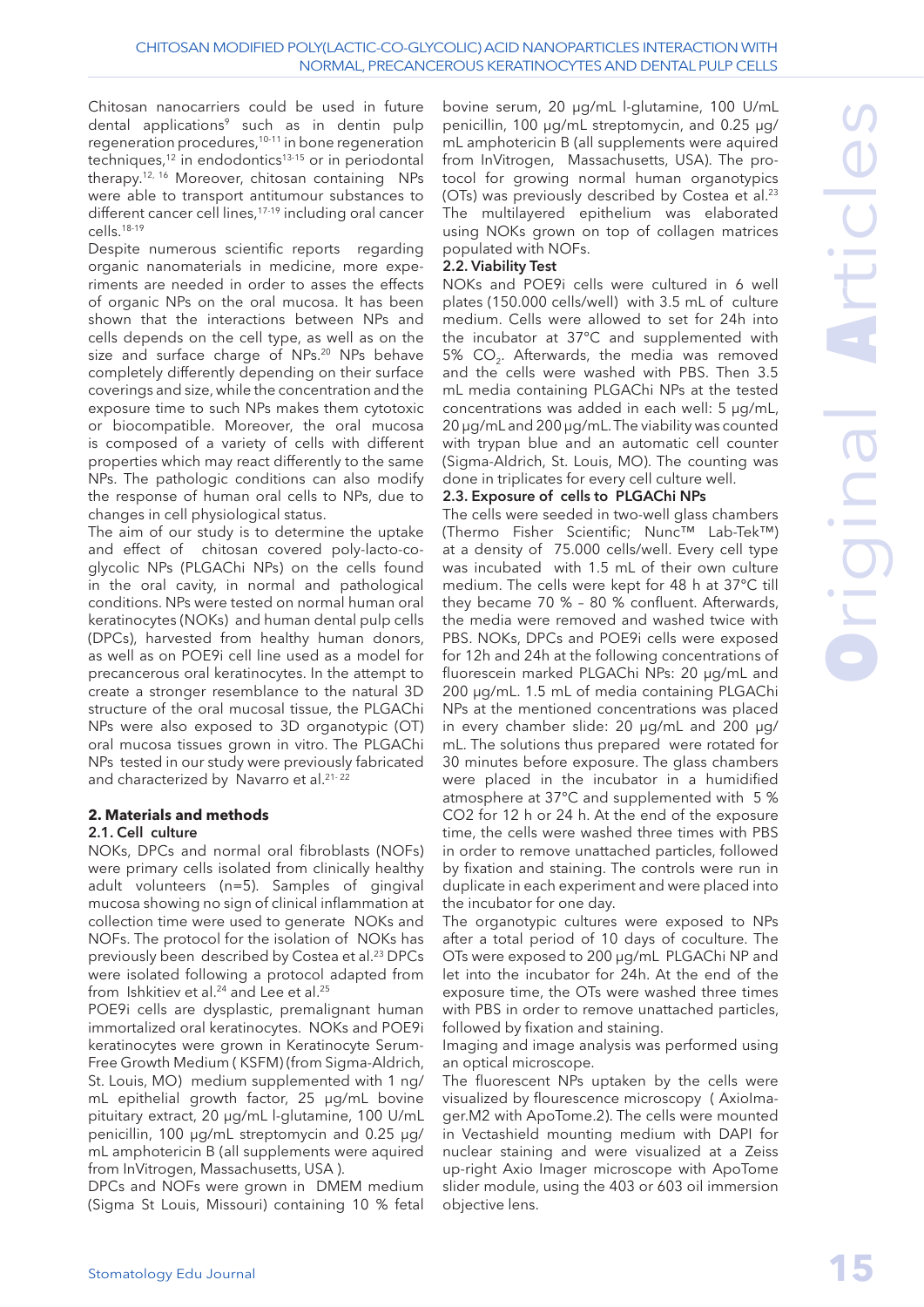Images were captured with Axi-oVision Rel 4.8 software controlled by AxioCam MRm camera (Carl-Zeiss, Germany). All images were representative of at least two independent experiments.

The quantification of NPs uptake was obtained with the help of the Icy software, using two plugins (HK-MEANS) : one developed by Dufour A.<sup>26</sup> and another one created by De Chaumont F.27

#### 2.4. Statistical analysis

NPs uptake and cytotoxicity data were compared using Student's t-test. A *p* value < 0.05 was considered statistically significant.

#### **3. Results**

#### 3.1. PLGAChiNPs uptake by NOK, POE9 and DPC cells

The PLGAChi NPs uptake by NOKs and POE9i cells was determined by fluorescence microscopy (Fig. 1, Fig. 2), as well as by confocal imaging (Fig. 4, Fig. 5). The quantification of NPs uptake revealed a significant amount of NPs inside the cells, both in normal human oral keratinocytes NOKs, as well as in premalignant oral keratinocytes POE9i (Fig. 6). Interestingly, the data obtained revealed a penetration of PLGAChi NPs in almost all the keratinocytes exposed to the NPs at the tested

concentrations and time points (Fig. 6). The uptake of NPs inside NOKs varied from 91,83 % +/- 7, 37 to 100 % for NOKs, meaning that a significant amount of keratinocytes incorporated the PLGAChi NPs. In NOKs the percentage of cells which showed incorporation of PLGAChi NPs was 91,83% +/- 7,37 after 12h exposure at a concentration of 20 μg/mL PLGAChi NPs. 92,39+/- 1,34 of the exposed NOKs showed NPs uptake after 24h exposure to 20 μg/ mL PLGAChi NPs. PLGAChi NPs entered 98,55% +/-1,95 of the tested NOKs after incubation for 24h with 200 μg/mL PLGAChi NPs.

The total uptake inside NOKs was observed after one day of incubation with 200 μg/mL PLGAChi NPs. In POE9i cell line, all tested samples showed a 100% uptake of PLGAChi NPs at all the tested concentrations (20 μg/mL PLGAChi NPs and 200 μg/mL PLGAChi NPs) and exposure times (12h and 24h) (Fig. 6) .

The fluorescence microscopic images showing DPCs presented no relevant differences between control images and images of DPCs exposed to PLGAChi NPs (Fig. 3). No NPs were observed inside the cells exposed to PLGAChi NPs, even at the highest concentration 200 μg/mL and at the longest exposure time, 24h.





**A.** NOKs control. **B.** NOKs 20 µg/mL PLGAChi NPs12h.





**C.** NOKs 20 µg/mL PLGAChi NPs 24h. **D.** NOKs 200 µg/mL PLGAChiNPs12h.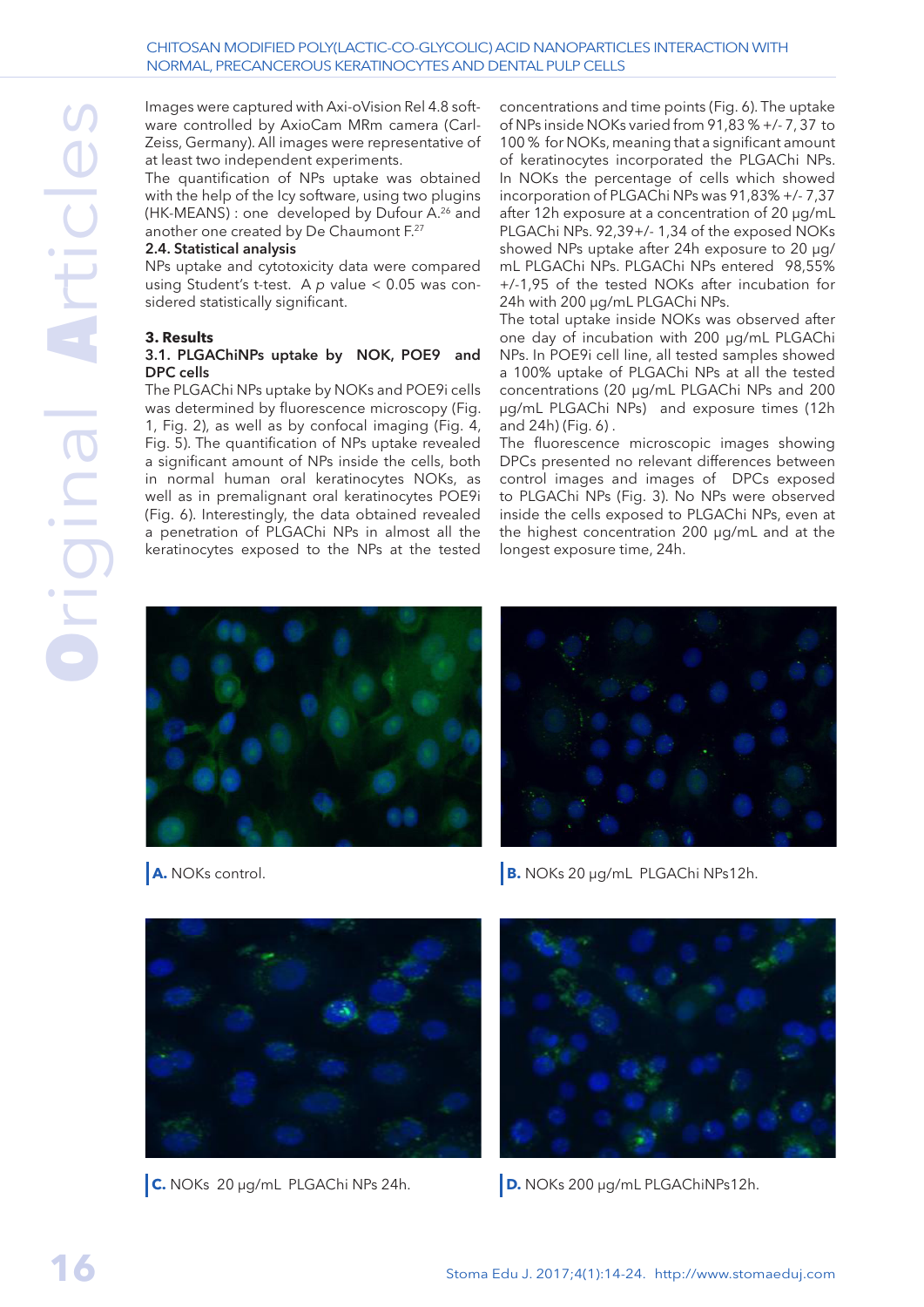#### 3.2. PLGAChi NPs uptake in 3D organotypic cell cultures of normal human mucosa in 3D cell cultures

Intracellular uptake of the PLGAChi NPs was visible in the epithelial compartment of the reconstituted human oral mucosa grown in vitro. The images

obtained by fluorescence microscopy revealed that PLGAChi NPs were able to penetrate the superficial layers of the reconstituted epithelial mucosa after 24h exposure at a concentration of 200 µg/mL.



| ç.                                                                                                                 | ್ಕೊಳೆ                                               |                                          |                                                        |                                        |                                         |                                                            | G.                                               |
|--------------------------------------------------------------------------------------------------------------------|-----------------------------------------------------|------------------------------------------|--------------------------------------------------------|----------------------------------------|-----------------------------------------|------------------------------------------------------------|--------------------------------------------------|
| $\mathcal{D}$<br>ø,<br>$\frac{\exp(\pi \tau_0 t)}{\frac{1}{2} \sum\limits_{i=1}^{N} \exp(\pi \tau_i t)}$<br>$\sim$ |                                                     | <b>HILL APPRENTS</b>                     |                                                        | <b>ROLLAND</b><br>nt determine 22      | 0.0<br>  Kölfere 2440<br>  Bedramped    | ه معرا                                                     | <b>Blaze</b><br>1801 Ann 2002<br>Machine San, 17 |
|                                                                                                                    | a<br><b>HOLDEN WALL</b>                             | <b>London St.S.</b><br>An Initiative St. | $^{\circ}_{\alpha^0}$<br>$\sigma$<br><b>LOOPERSTER</b> |                                        | <b>BOTAGERSY</b>                        | ٩,<br>re reaction 4 year.<br>ł                             |                                                  |
|                                                                                                                    | nb driveson B <sub>ar</sub><br>nb detection: 6      |                                          | rib detection is                                       | SF.                                    |                                         | Rich Avea 2114                                             |                                                  |
|                                                                                                                    |                                                     |                                          | <b>ROY Aves 1900</b><br>no detection: 9                |                                        |                                         |                                                            |                                                  |
|                                                                                                                    |                                                     | <b>BOTANISTORY</b>                       | <b>RO Mas 1980</b>                                     |                                        | r,P<br><b>BERTHERE</b>                  |                                                            |                                                  |
|                                                                                                                    | o<br>0.06                                           | 10 <sup>2</sup>                          |                                                        |                                        | <b>TO DAY ASSIGN TO</b>                 | $^{50}$                                                    |                                                  |
|                                                                                                                    |                                                     |                                          |                                                        | 43                                     |                                         | o.<br>$\alpha$<br>ROI Anna 1986<br><b>Gallerie Gallery</b> |                                                  |
|                                                                                                                    |                                                     |                                          |                                                        | <b>REFAIRE COV</b><br>to detaction: 20 |                                         |                                                            | <b>REIAD</b>                                     |
| $\sigma_{\rm{iso}}$                                                                                                | $\sim$                                              |                                          |                                                        | 3                                      | 131200                                  | 嚸                                                          |                                                  |
|                                                                                                                    | <b>School</b><br>no detection: 23<br>$\overline{a}$ |                                          |                                                        | $-34.00000$<br><b>DESCRIPTION</b>      |                                         |                                                            | ۰                                                |
| ø.<br>ø                                                                                                            |                                                     |                                          | P.<br>ó<br>ö                                           |                                        |                                         |                                                            | $U = qD$<br><b>Respublica</b><br>Transportante 1 |
| b.<br>100.000.000                                                                                                  |                                                     |                                          | <b>The Financial</b>                                   |                                        |                                         | ğ                                                          |                                                  |
|                                                                                                                    |                                                     | $50^{0} - 5$<br>P.<br><b>Sayfords</b>    | n.                                                     |                                        |                                         | $\circ$<br><b>ROTANE 4TT</b>                               |                                                  |
|                                                                                                                    | ó                                                   |                                          |                                                        |                                        |                                         | nb detection: T<br>i.                                      |                                                  |
|                                                                                                                    | <b>B</b> ahasa<br>na swartistic ?                   |                                          |                                                        |                                        | $D = 0$<br>$00$ $00$                    |                                                            |                                                  |
|                                                                                                                    |                                                     |                                          |                                                        |                                        | <b>750 Area 328</b><br>nt-cessorien: 12 |                                                            |                                                  |
|                                                                                                                    | $\sigma_{\rm D}^{\rm th}$<br>$D_{12}$               |                                          |                                                        |                                        |                                         | t.<br><b>ROLLER 245</b>                                    |                                                  |
| 10.49                                                                                                              | RG1Area 234<br>redstream: P                         |                                          |                                                        |                                        |                                         | nb cattection: 11                                          |                                                  |

**E.** NOKs 200 µg/mL PLGAChi NPs 24h. **F.** PLGAChi NPs detection ( NOKs 200 µg/mL PLGAChi NPs 24h).

**Figure 1.** Fluorescence images showing uptake of PLGAChi NPs byNOKs.





**A.** POE9i Control. **B.** POE9i 20 µg/mL PLGAChi NPs12h.





**C.** POE9i 20 µg/mL PLGAChi NPs 24h. **D.** POE9i 200 µg/mL PLGAChi NPs 12h.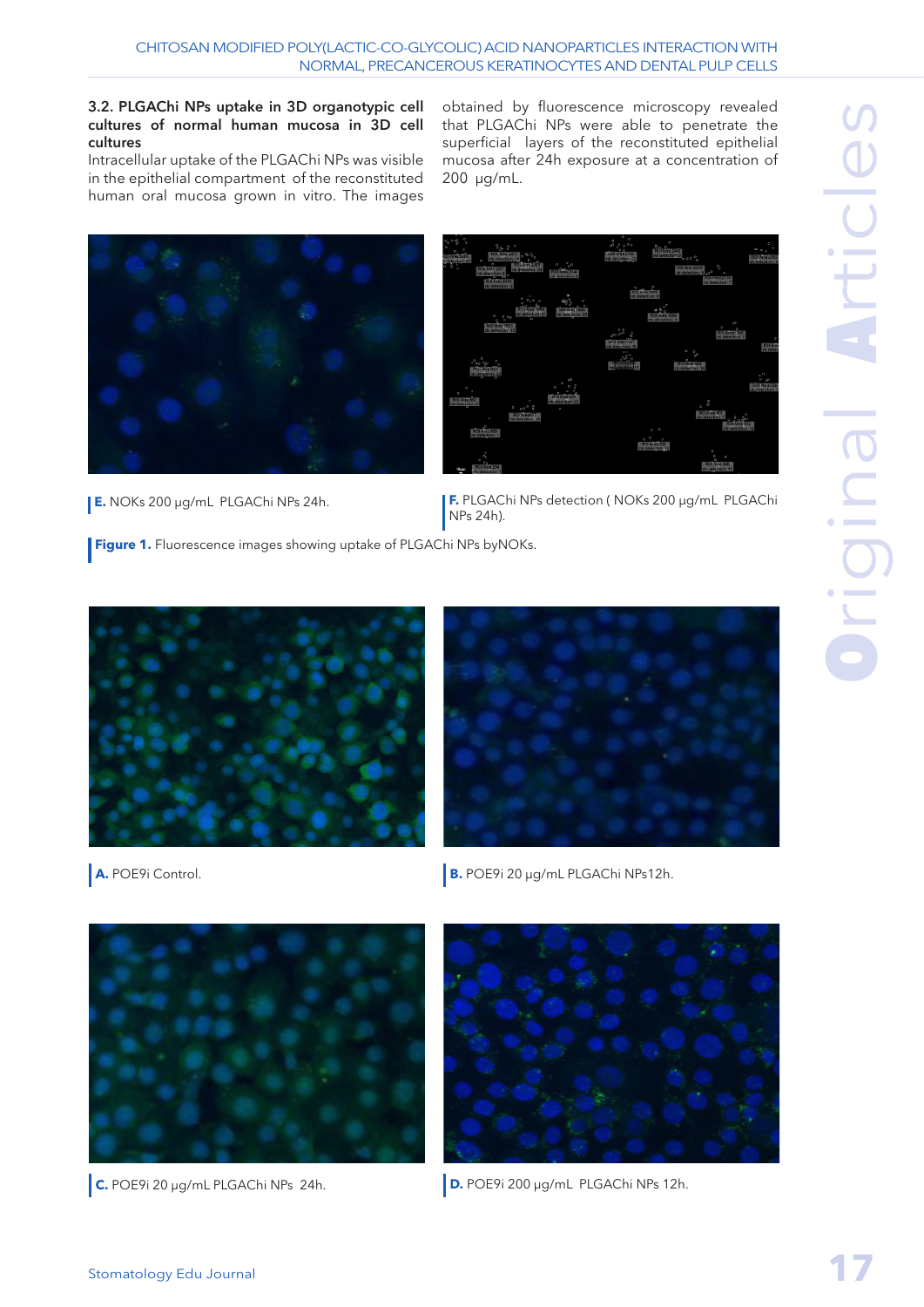#### CHITOSAN MODIFIED POLY(LACTIC-CO-GLYCOLIC) ACID NANOPARTICLES INTERACTION WITH NORMAL, PRECANCEROUS KERATINOCYTES AND DENTAL PULP CELLS



**E.** POE9i 200 µg/mL PLGAChiNPs 24h. **F.** Detection of PLGAChi NPs internalization inside POE9i (image of POE9i 200 µg/mL PLGAChi NPs 12h).

**Figure 2.** Fluorescence images showing uptake of PLGAChi NPs inside POE9i. The fluorescent green dots are the internalized PLGAChi NPs.





**A.** DPCs Control. **B.** DPCs 200 µg/mL PLGAChi NPs 24h.

**Figure 3.** Fluorescence microscopy images showing no signs of PLGAChi NPs uptake by DPCs cells.



**Figure 4.** Confocal microscopy image demonstrating PLGAChi NPs uptake inside NOKs. The green fluorescent PLGAChi NPs are observed inside cells.

#### 3.3. Cytotoxicity evaluation of PLGAChi NPs in NOKs and POE9i cells

After 24h exposure to PLGAChi NPs, NOKs demonstrated no significant difference in the viability values at all tested concentrations: 5μg/ mL, 20 μg/mL and 200 μg/mL PLGAChi NPs. A



**Figure 5.** Confoccal Images of POE9i exposed to 200 µg / mL PLGAChi NPs for 12H. The fluorescent PLGAChi NPs green NPs are observed inside the cells.

slight decrease in viability was observed inthe POE9i cell line exposed to 20 μg/mL PLGAChi NPs. However, the POE9i samples exposed to 20 μg/mL PLGAChi NPs showed 81% percentage of viable cells, as compared to 88 % live cells, in the control sample.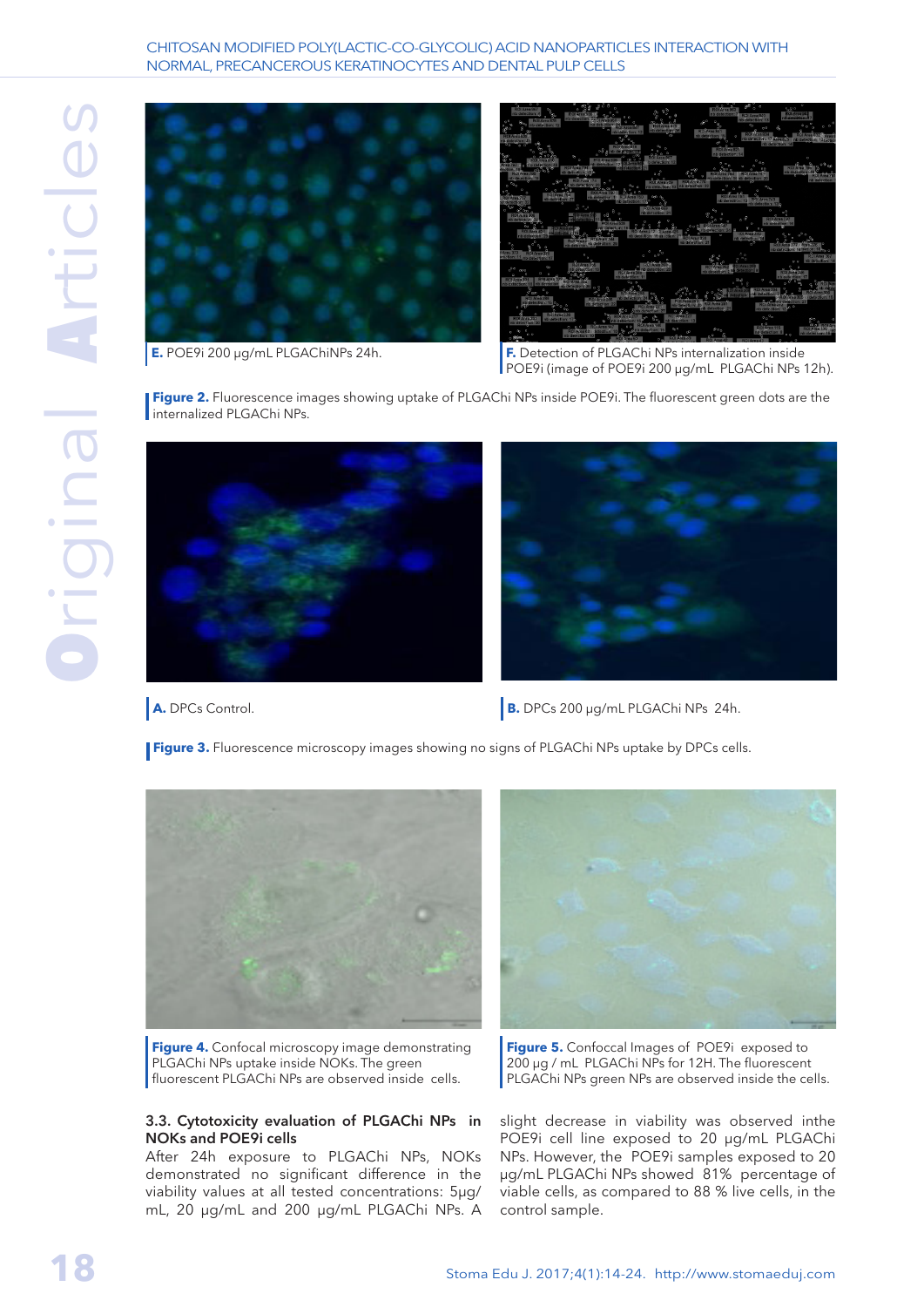

Percentage of NOKs which have internalized PLGAChi NPs Percentage of POE9 cells which have

internalized PLGAChi NPs



In the NOKs and POE9i cell there was no statistical difference between the control and treated cells (Fig. 8).

# **4. Discussion**

Polymeric NPs are still viewed as the first option for drug delivery and also widely used in the research of other diseases.<sup>1-3</sup> Recently, a wide variety of studies has been undertaken leading the way for possible future applications of PLGA NPs in a high

**Figure 7.** Penetration of PLGAChi NPs in the 3D organotypic models of human mucosa. The green fluorescent dots represent the PLGAChi NPs which were able to enter the reconstituted OT of normal human mucosa. The sample was exposed to 200µg/mL PLGAChi NPs for 24h.

number of dental fields, from periodontology and endodontics to tissue regeneration of skin, bone or cartilage.28 Biocompatibility, biodegradability, flexibility, and minimal side effects are the main advantages when using PLGA for biomedical applications.4 However, the overall negative charge of these NPs has been reported to diminish their interaction with the negatively charged cell membrane, while the rapid opsonization of hydrophobic PLGA NPs is a major limitation



**Figure 8.** Viability of NOKs and POE9i after exposure to PLGAChi NPs.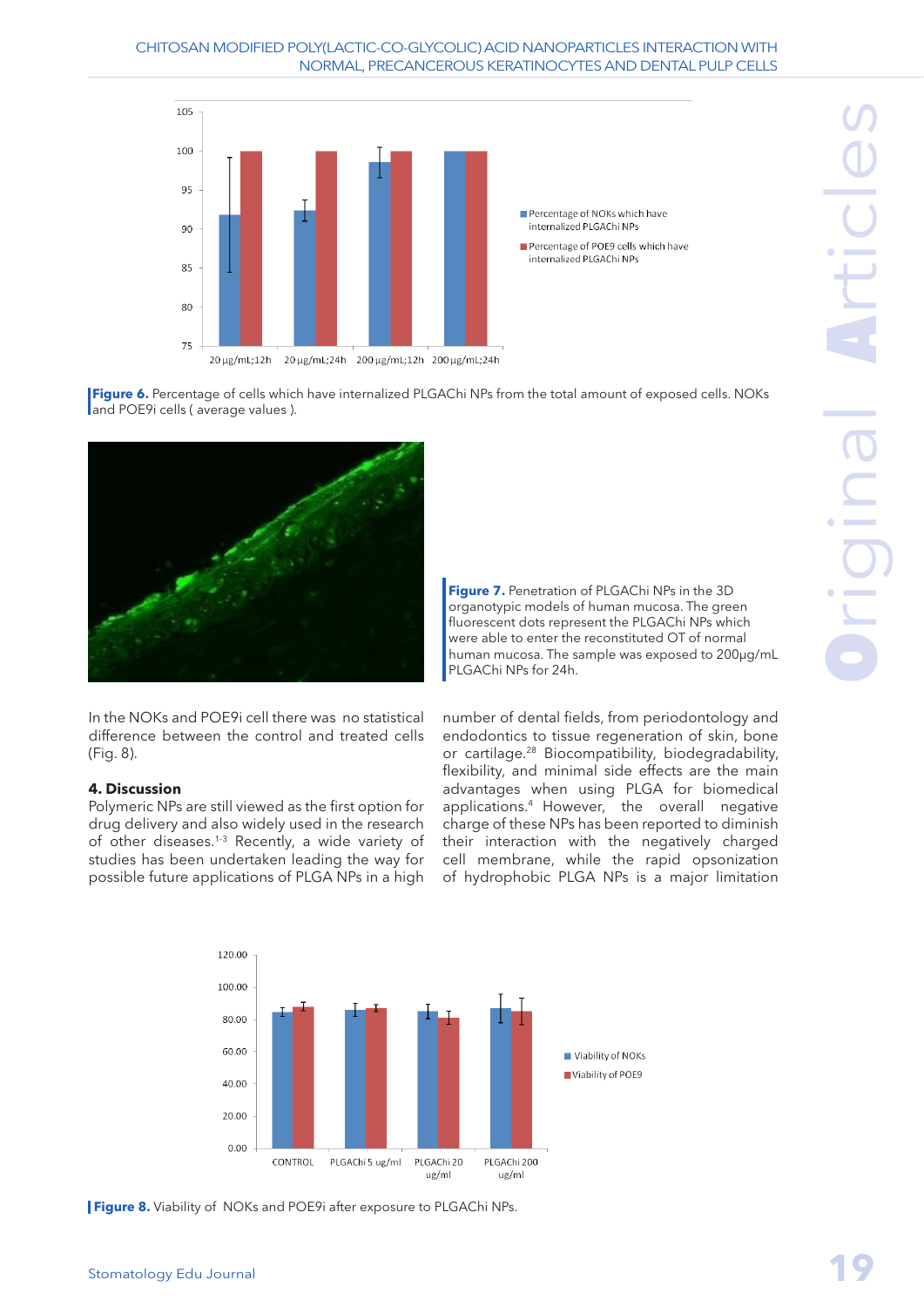that hinders their employment for biomedical applications.5-6

In order to improve PLGA NP proprieties, several research groups have tried to cover the polymers with a chitosan coating. Chitosan is obtained from chitin which is a positively charged polysaccahride found in crustaceans.<sup>28</sup> Chitosan contains many amino and hydroxyl groups, thus it can bind effectively to negatively charged substances (such as the cells membranes) via electrostatic interactions or hydrogen bonding, thus improving the intracellular uptake.<sup>9</sup> Chitosan by itself is known to strongly adhere to negatively charged surfaces due to its high charge density at pH< 6.5.29 The advantages of modifying the surface of PLGA NPs with a mucoadhesive polymer, such as chitosan, may potentially include the inversion of zeta potential, the ability to promote cellular adhesion and retention of the delivery system at the target site.<sup>30</sup>

In order to fabricate polymeric NPs for future dental applications, we have tested the positive charged chitosan coated PLGA NPs (PLGAChi NPs) on oral cavity cells. NPs interaction with the oral epithelial cells was assessed by cytotoxicity measurements. After 24h of incubation with PLGAChi NPs (20 μg/ mL NPs and 200 μg/mL NPs) no significant statistic differences were observed in the viability of samples and controls (Fig. 8). PLGA Chi NPs were biocompatible to all the tested cell lines: NOKs and POE9i cells. We found no association between the significant increase in the cell uptake of chitosan containing NPs and cell toxicity, at the tested concentrations. Due to PLGA and chitosan's well known biodegradability and biocompatibility, it was expected that NPs made of chitosan and PLGA would be well tolerated by the cells. Our results are in agreement with other comparable studies. Following a 2015 experiment, S. Alqahtani stated that chitosan covered PLGANPs did not affect the viability of Caco-2 cells.31 Caco-2 cells displayed a viability above 95%, even after incubation for one day with a higher concentration of NPs than it was used in our study: 500 μg/mL PLGAChi NPs.31 Moreover, chitosan covered NPs did not contribute additional toxicity to colorectal cancer cells after 3 days of exposure at a 75 μM solution of NPs.32 The viability of the cells incubated with chitosan NPs remained at about 90 % relative to the untreated cells on day 1 and at about 89 % on day 3.32 Another recent study also found that the surface modification of PLGA NPs with chitosan did not show any significant diffference in cytotoxicity of PLGA NPs.<sup>6</sup> The results indicated that A549 cell lung carcinoma cells exhibited around 80 % cell survival as compared to positive controls (10 % cytotoxic) for the following concentrations of PLGAChi NPs: 0.25, 0.5, 0.75, 1,1.25, 1.5, 1.75 and 2 mg/mL.<sup>6</sup> Other investigators have reported PLGAChi NPs to be safe even at much higher concentrations of 20 mg/mL.33-35 In addition, other research groups revealed interesting cytotoxicity results of chitosan NPs effect on human skin

keratinocytes HaCaT cells. Tretinoin containing chitosan solid lipid NPs were not cytotoxic to HaCaT cells even at the highest concentration 500 μg/mL used, which led to around 5 % less viability compared with the control.36 Also lecithin/chitosan NPs can be applied to skin cells at concentrations up to 200µg/mL without inducing plasma membrane damage or cell viability decrease.<sup>37</sup> Similarly, in a recent study, HaCaT cells exposed to melatonin containing lecithin/chitosan NPs in a concentration of chitosan of 1.25-20 μg/mL for 2 hours showed no relevant cytotoxicity.38 However, a significant reduction in the cell viability of HaCaT cells was observed in the case of cells treated with NPs at a chitosan concentration of 20 μg/mL.<sup>38</sup> Chitosan-alginate NPs did not have a toxic effect on human monocytes but there was mild toxicity to skin keratinocytes at higher concentration of NPs.29 Moreover, chitosan and PLGA NPs loaded with chlorexidine dihydrochloride in vitro toxicity evaluation on human gingival fibroblasts was between 20 % and 60 % in all experimental conditions.9 Poly-γ-glutamic acid/glycol chitosan NPs incorporating p-phenylenediamine (PDA) showed lower cytotoxicity against HaCaT human skin keratinocyte cells than PDA alone.<sup>39</sup> Interestingly, PDA-incorporated NPs showed reduced apoptosis and necrosis reaction in HaCaT cells.39

A possible explanation for the chitosan NPs high biocompatibilty could be that chitosan is much more cytotoxic in a free soluble form than when it is incorporated into NPs, due to the fact that in the case of NPs, a significant portion of the positive amino groups of chitosan are engaged in electrostatic interractions.38, 40

To confirm PLGAChi NPs efficiency in intracellular penetration, the cellular internalization of PLGAChi NPs conjugated with fluorescein was investigated by fluorescence microscopy. The results indicated significant differences in NPs uptake between the different cell lines used in this study.

Fluorescence microscopy experiments conducted after 12h and 24h of incubation revealed a rate of inglobation influenced by the cell type. DPCs did not internalize PLGAChi NPs, even at the highest concentration (200 μg/mL PLGAChi NPs) and the longest incubation time (24h) (Fig. 3). But the microscopic results showed supporting evidence of incorporation of the tested NPs in oral keratinocytes, both in normal and in pathologic precancerous conditions (Fig. 1, Fig. 2, Fig. 4, Fig. 5).

The data obtained revealed a significant uptake of PLGAChi NPs into oral keratinocyte cells after 12h exposure with 20 μg/mL NPs: 91,83 % in NOKs and 100 % in POE9i cells (Fig. 6). The percentage of NOKs which have internalized the chitosan covered PLGA NPs increased gradually with the incubation time and concentration of the solution of polymeric NPs. The highest uptake of PLGAChi NPs inside both keratinocyte types was observed after 24h exposure to 200 μg/mL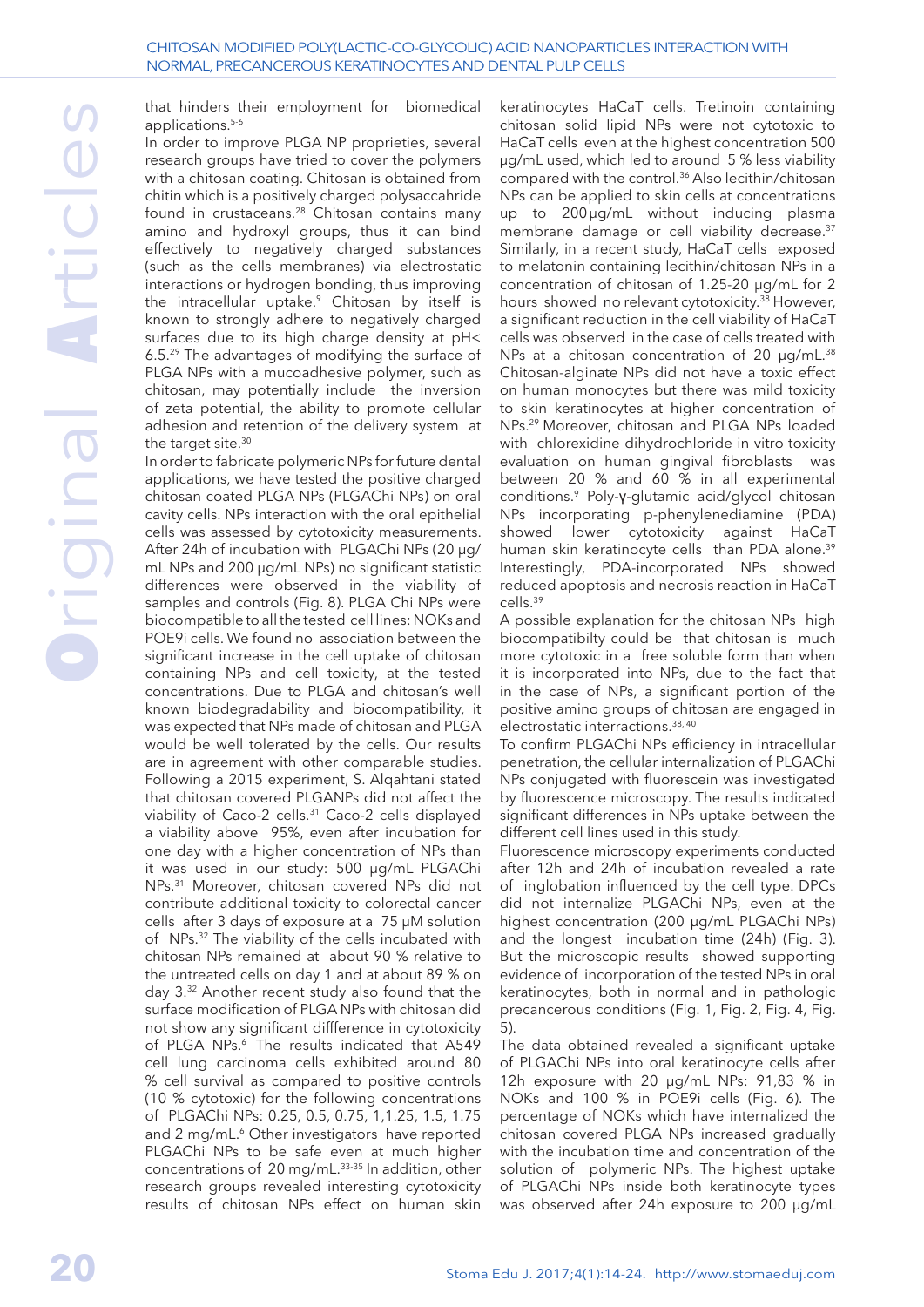#### CHITOSAN MODIFIED POLY(LACTIC-CO-GLYCOLIC) ACID NANOPARTICLES INTERACTION WITH NORMAL, PRECANCEROUS KERATINOCYTES AND DENTAL PULP CELLS

PLGAChi NPs, when all cells were penetrated by the NPs (Fig. 6). What is mostly important is the fact that the PLGAChi NPs entered in a higher amount in the precancerous cells than in the normal oral keratinocytes. Chitosan covered NPs demonstrated a 100 % uptake at all tested concentrations and time points in POE9i precancerous cells. Moreover, the PLGAChi NPs were able to get internalized into the epithelial cells in reasonable amounts and in a time and concentration dependant manner. The percentage of keratinocyte cells with internalized NPs increased over incubation time, demonstrating a growing and highly efficient process of internalization of PLGAChi NPs by human NOKs and POE9i keratinocytes. The results obtained in 3D studies confirm the fact that PLGAChi NPs can enter the oral keratinocytes (Fig. 7).

Interestingly, what was observed was a higher and more rapid uptakeof PLGAChi NPs in precancerous keratinocytes compared to NOKs (Fig. 6). Based on these data, we hypothesise a preference of chitosan covered NPs for uptake byprecancerous keratinocytes over normal keratinocytes. This has been also hypothesised previously by<sup>41</sup> who showed that epithelial cell cultures forming tight junctions did not internalize NPs, while those lacking tight junctions, i.e., the cancer cells, did internalize. Although the NPs used in that study differ from our study, this could provide a possible molecular explanation. Interestingly, previous research articles have also found a preference of chitosan covered NPs for uptake by cancer stem cells. A doxorubicin-encapsulated polymeric nanoparticle surface-decorated with chitosan was able to target and eliminate tumor reinitiating cancer stemlike cells.42 Moreover, hyaluronic acid-decorated dual responsive nanoparticles of Pluronic F127, PLGA, and chitosan were developed recently for targeted co-delivery of doxorubicin and irinotecan to eliminate cancer stem-like cells.43 Also, chitosancoated hyaluronic acid, docetaxel containing NPs were more effective against CD44+ cells than free docetaxel.44 We have not investigated this aspect in our study, but this could be further investigated. The findings of this study provide evidence for the penetration of PLGAChi NPs not only in single cells, but also in oral mucosal cells assembled in 3D tissus, as shown by the results on the human 3D organotypic reconstructed human mucosa models grown in vitro (Fig. 7). Altough the 3D organotypic models replicate only to a certain extend the structure of the human tissue, in this case the human oral mucosa, they better resemble the oral microenvironment of the oral keratinocytes than the 2D models.

To our knowledge this is the first study that assesed the penetration of PLGAChi NPs in the reconstructed oral human mucosa. The NPs crossed the superficial epithelial layers, reaching the underlying conective tissue (Fig. 7).

Our results were in agreement with previous studies which showed a high uptake of polymeric NPs when fortified with chitosan, and that the

uptake of chitosan coated NPs was much higher that that of uncoated NPs.<sup>6, 30-31, 45-46</sup> In a study from 2015, S.Alqahtani showed a significantly higher 3.5 fold cellular uptake of chitosan coated PLGAChi NPs compared to PLGA NPs in Caco-2 cells.<sup>31</sup>

In another study, positively charged chitosan covered PLGA NPs exhibited enhanced mucoadhesion, compared to negatively charged PLGA NPs and enhanced intracellular uptake in A549 cell line human lung carcinoma cells.<sup>6</sup> PLGAChi NPs managed to get internalized into Caco-2 cells with reasonable amounts after just 1h.31 Another research group stated that PLGAChi NPs are internalized by hepatocytes 3A and fibroblasts 3T6 in a few minutes.<sup>30</sup>

Also, Chronopoulos reported that the uptake of PLGAChi NPs appears faster than with PLGA NPs, with major amounts of cytoplasmatic NPs found after only 5 minutes.<sup>30</sup>

Interestingly, uptake saturation is reached after 2-3h of incubation with PLGAChi NPs in human 3A hepatocytes and 3T6 fibroblasts although the uptake of PLGA NPs still appears less extensive than for PLAChi NPs.30

The performance of a delivery system depends on the polymeric composition, the size and surface charge.<sup>38,47</sup> Therefore, smaller sizes of NPs and a positive zeta potential lead to a better internalisation inside cells due to the attractive interaction with the negatively charged cell membranes.48,49

Hence, the size and zeta potential of the cureent NPs fabricated in our study are in favour of particle internalisation. Our data demonstrated that PLGAChi NPs exhibited a significant internalisation into the human oral keratinocytes .

However, the experiment presents a series of limitations. As other studies showed the rapid internalisation of chitosan covered NPs in minutes or hours,30,31 the exposure time used in our study (12h and 24h) might have been too long. Further investigations using a wider variety of concentrations and time points are needed in order to asses the differences in uptake of PLGAChi NPs between normal and patologic conditions. The use of organotypic models of reconstructed human mucosa in vitro resemble much more the natural conditions in vivo than the usual tests on monolayer cell cultures. But the organotypic models cannot substitute the in vivo experiments as they are composed only of a collagen biomatrix and epithelial cells, without other components of the natural mucosa, such as the imune cells and vascular components.23,50 Moreover, saliva might interfere with NPs penetration in the oral mucosa and hinder the uptake inside the oral epithelium<sup>50</sup> As the reconstructed oral mucosa samples did not have a protective mucus layer, it is hard to predict the influence of saliva on the NPs penetration inside human mucosa in vivo. Future in vivo experiments should clarify and add significant data to the potential uses of PLGAChi NPs in oral medicine.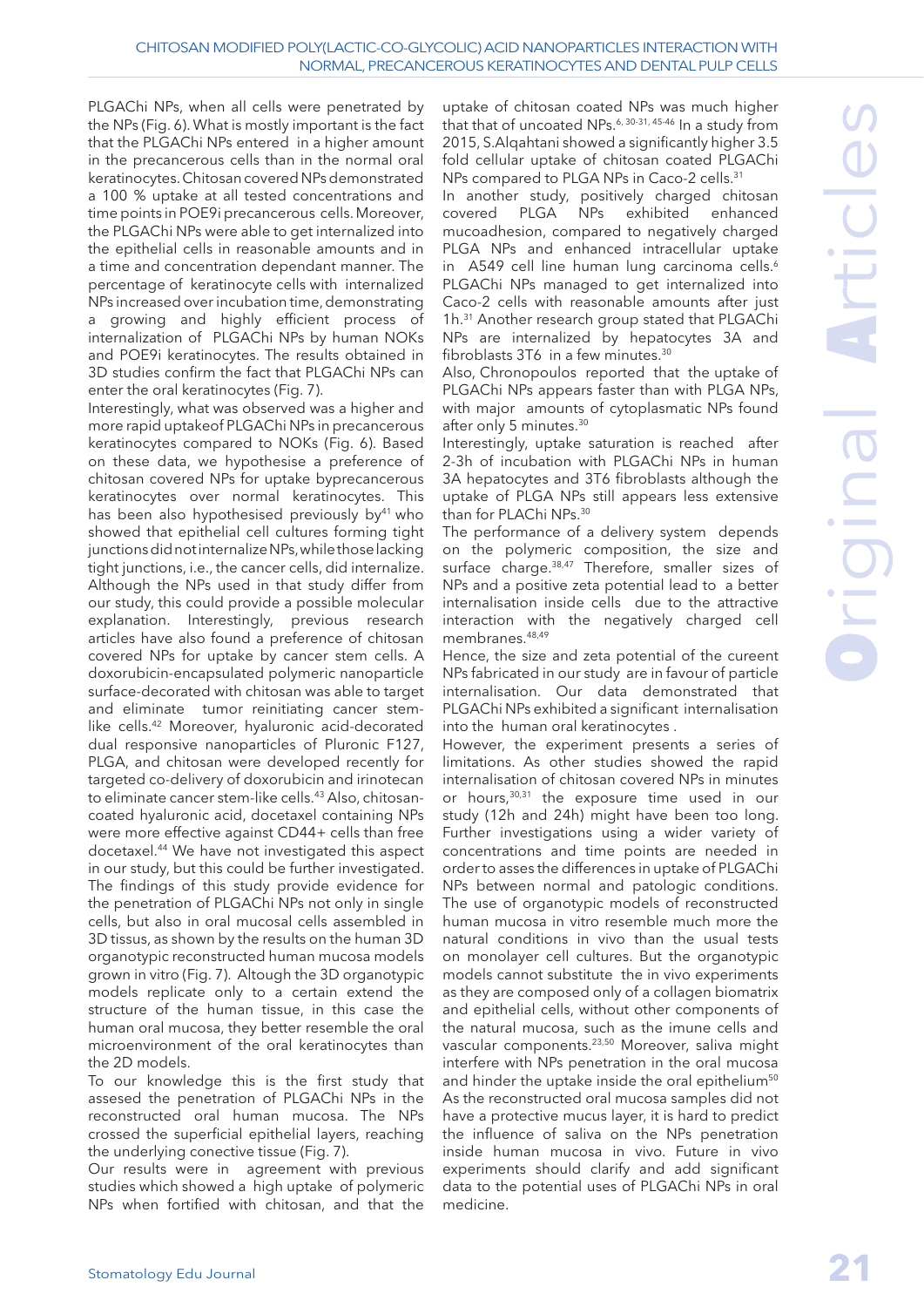#### **5. Conclusions**

This study offers new insight on NPs uptake within human oral cells. PLGAChi NPs are not suitable in applications regarding DPCs, as they do not enter these cells. But, PLGAChi NPs are internalised by both human keratinocytes and fibroblasts. Chitosan-coated PLGA NPs have proved to be potent in crossing the cellular membrane of epithelial cells. Therefore, PLGAChi NPs are highly recommended for being used in drug delivery systems to the oral mucosa. This promising results suggest the need for further studies regarding PLGAChi NPs, and its uses in oral mucosa diseases or anticancer therapy. In conclusion, more research is needed to fully explore the underlying mechanisms of celllular uptake of PLGA with chitosan surface modification.

#### **Author Contributions**

MJRV contributed to the concept of the article, data gathering, data analysis and interpretation. BC's contribution was very important in the concept, interpretation and critical revision of the manuscript. DEC contributed to establishing of

#### **References**

- 1. Li B, Li Q, Mo J, Dai H. Drug-loaded polymeric nanoparticles for cancer stem cell targeting. [Front Pharmacol.](https://www.ncbi.nlm.nih.gov/pubmed/?term=Li+B%2C+Li+Q%2C+Mo+J%2C+Dai+H.+Drug-loaded+polymeric+nanoparticles+for+cancer+stem+cell+targeting.+Frontiers+in+Pharmacology%2C+2017%2C++Feb+14%3B8%3A51.) 2017;8:51. doi: 10.3389/fphar.2017.00051. eCollection 2017. [\[Full text link](https://dx.doi.org/10.3389/fphar.2017.00051)] [\[Free PMC Article\]](https://www.ncbi.nlm.nih.gov/pmc/articles/pmid/28261093) [\[PubMed\]](https://www.ncbi.nlm.nih.gov/pubmed/28261093) [Google Scholar \(1\)](https://scholar.google.com/scholar?cluster=7514194659185168254&hl=en&as_sdt=0,5)  $\mathop{\text{copus}}\nolimits(0)$
- 2. Fonseca AC, Ferreira P, Cordeiro RA, et al. Drug delivery systems for predictive medicine: polymers as tools for advanced applications. Mozaffari MS, editor. In: New Strategies to Advance Pre/Diabetes Care: Integrative Approach by PPPM, Advances in Predictive, Preventive and Personalised Medicine 3. Springer Science + Bussines Media Dordrecht; 2013.
- 3. Fonseca AC, Serra AC, Coelho JF. Bioabsorbable polymers in cancer therapy: latest developments. [EPMA J.](https://www.ncbi.nlm.nih.gov/pubmed/?term=Fonseca+AC%2C+Serra+AC%2C+Coelho+JFJ.+Bioabsorbable+polymers+in+cancer+therapy%3A+latest+developments.+EPMA+J.%2C) 2015;6:22. doi: 10.1186/s13167-015-0045-z. eCollection 2015. [\[Full text link](https://dx.doi.org/10.1186/s13167-015-0045-z)] [\[Free PMC Article\]](https://www.ncbi.nlm.nih.gov/pmc/articles/pmid/26605001) [\[PubMed\]](https://www.ncbi.nlm.nih.gov/pubmed/26605001) [Google Scholar \(5\)](https://scholar.google.com/scholar?cluster=11604144913607035403&hl=en&as_sdt=0,5)  $copus<sub>(4)</sub>$
- 4. Virlan MJR, Miricescu D, Totan A, et al. Current uses of poly (lactic-co-glycolic acid) in the dental field: A comprehensive review. Journal of Chemistry, 2015, Article ID 525832, [http://](http://dx.doi.org/10.1155/2015/525832) [dx.doi.org/10.1155/2015/525832.](http://dx.doi.org/10.1155/2015/525832) Full text link] [Google Scholar\(13\)](https://scholar.google.com/scholar?cluster=15919379773802018663&hl=en&as_sdt=0,5)
- 5. Ravi Kumar MN, Bakowsky U, Lehr CM. Preparation and characterization of cationic PLGA nanospheres as DNA carriers. [Biomaterials.](https://www.ncbi.nlm.nih.gov/pubmed/?term=Kumar+MR%2C+Bakowsky+U%2C+Lehr+CM.+Preparation+and+characterization+of+cationic+PLGA+nanospheres+as+DNA+carriers.+Biomaterials+2004%2C+25(10)%2C+1771-1777.) 2004;25(10):1771-1777. [\[Full text link](http://linkinghub.elsevier.com/retrieve/pii/S0142961203006884)] [\[PubMed](https://www.ncbi.nlm.nih.gov/pubmed/14738840)] [Google Scholar\(492\)](https://scholar.google.com/scholar?cluster=5346617478855923808&hl=en&as_sdt=0,5) [Scopus \(367\)](https://www.scopus.com/record/display.uri?eid=2-s2.0-0347761356&origin=resultslist&sort=plf-t&src=s&st1=Preparation+and+characterization+of+cationic+PLGA+nanospheres+as+DNA+carriers.&st2=&sid=61ec04a84b979e4c8c0b6adab0f0579e&sot=b&sdt=b&sl=93&s=TITLE-ABS-KEY%28Preparation+and+characterization+of+cationic+PLGA+nanospheres+as+DNA+carriers.%29&relpos=0&citeCnt=367&searchTerm=)
- 6. Dyawanapelly S, Koli U, Dharamdasani V, Jain R, Dandekar P. Improved mucoadhesion and cell uptake of chitosan and chitosan oligosaccharide surface-modified polymer nanoparticles for mucosal delivery of proteins. Drug Deliv Transl Res. 2016;6(4):365-379. doi:10.1007/s13346-016- 0295-x.
- [\[Full text link](https://dx.doi.org/10.1007/s13346-016-0295-x)] [\[PubMed](https://www.ncbi.nlm.nih.gov/pubmed/27106502)] [Google Scholar \(11\)](https://scholar.google.com/scholar?cluster=171581790647932012&hl=en&as_sdt=0,5) [Scopus \(9\)](https://www.scopus.com/record/display.uri?eid=2-s2.0-84979010869&origin=resultslist&sort=plf-t&src=s&st1=Improved+mucoadhesion+and+cell+uptake+of+chitosan+and+chitosan+oligosaccharide+surface-modified+polymer+nanoparticles+for+mucosal+delivery+of+proteins&st2=&sid=61ec04a84b979e4c8c0b6adab0f0579e&sot=b&sdt=b&sl=165&s=TITLE-ABS-KEY%28Improved+mucoadhesion+and+cell+uptake+of+chitosan+and+chitosan+oligosaccharide+surface-modified+polymer+nanoparticles+for+mucosal+delivery+of+proteins%29&relpos=0&citeCnt=9&searchTerm=) 7. Makita-Chingombe F, Kutscher HL, DiTursi SL, Morse GD, Maponga CC. Poly (lactic-co-glycolic) Acidchitosan dual loaded nanoparticles for antiretroviral
- nanoformulations. [J Drug Deliv.](https://www.ncbi.nlm.nih.gov/pubmed/?term=Makita-Chingombe+F%2C+Kutscher+HL%2C+DiTursi+SL%2C+Morse+GD%2CMaponga+CC.+Poly+(lactic-co-glycolic)+Acid-Chitosan+Dual+Loaded+Nanoparticles+for+Antiretroviral+Nanoformulations.+Journal+of+drug+delivery%2C+2016.) 2016;2016:3810175. doi: 10.1155/2016/3810175. [\[Full text link](https://dx.doi.org/10.1155/2016/3810175)] [\[Free PMC Article\]](https://www.ncbi.nlm.nih.gov/pmc/articles/pmid/27190651) [\[PubMed\]](https://www.ncbi.nlm.nih.gov/pubmed/27190651) [Google Scholar \(8\)](https://scholar.google.com/scholar?lookup=0&q=Poly(lactic-co-glycolic)+Acid-Chitosan+Dual+Loaded+Nanoparticles+for+Antiretroviral+Nanoformulations.&hl=en&as_sdt=0,5)
- 8. Kawashima Y, Yamamoto H, Takeuchi H, Kuno Y. Mucoadhesive DL-lactide/glycolide copolymer nanospheres coated with chitosan to improve oral delivery of elcatonin. [Pharm Dev Technol.](https://www.ncbi.nlm.nih.gov/pubmed/?term=Kawashima+Y%2C+Yamamoto+H%2C+Takeuchi+H%2CKuno+Y.Mucoadhesive+DL-lactide%2Fglycolide+copolymer+nanospheres+coated+with+chitosan+to+improve+oral+delivery+of+elcatonin.+Pharmaceutical+development+and+technology+2000%2C+5(1)%2C+77-85.) 2000;5(1):77-85. doi: 10.1081/PDT-100100522
- [\[Full text link](http://www.tandfonline.com/doi/full/10.1081/PDT-100100522)] [\[PubMed](https://www.ncbi.nlm.nih.gov/pubmed/10669921)] [Google Scholar \(252\)](https://scholar.google.com/scholar?cluster=511820878221549601&hl=en&as_sdt=0,5) [Scopus \(177\)](https://www.scopus.com/record/display.uri?eid=2-s2.0-0033969945&origin=resultslist&sort=plf-t&src=s&st1=Mucoadhesive+DL-lactide%2fglycolide+copolymer+nanospheres+coated+with+chitosan+to+improve+oral+delivery+of+elcatonin&st2=&sid=61ec04a84b979e4c8c0b6adab0f0579e&sot=b&sdt=b&sl=121&s=TITLE%28Mucoadhesive+DL-lactide%2fglycolide+copolymer+nanospheres+coated+with+chitosan+to+improve+oral+delivery+of+elcatonin%29&relpos=0&citeCnt=177&searchTerm=) 9. Chronopoulou L, Nocca G, Castagnola M, et al. Chitosan based nanoparticles functionalized with peptidomimetic derivatives for oral drug delivery. [N Biotechnol.](https://www.ncbi.nlm.nih.gov/pubmed/?term=Chronopoulou+L%2C+Nocca+G%2C+Castagnola+M%2C+et+al.+Chitosan+based+nanoparticles+functionalized+with+peptidomimetic+derivatives+for+oral+drug+delivery.+New+biotechnology%2C+2016%2C+33(1)%2C+23-31.) 2016;33(1):23- 31. doi: 10.1016/j.nbt.2015.07.005.
- [\[Full text link](http://linkinghub.elsevier.com/retrieve/pii/S1871-6784(15)00125-9)] [\[PubMed](https://www.ncbi.nlm.nih.gov/pubmed/26257139)] [Google Scholar \(9\)](https://scholar.google.com/scholar?cluster=17436856822852175421&hl=en&as_sdt=0,5) [Scopus \(8\)](https://www.scopus.com/record/display.uri?eid=2-s2.0-84939437236&origin=resultslist&sort=plf-t&src=s&st1=Chitosan+based+nanoparticles+functionalized+with+peptidomimetic+derivatives+for+oral+drug+delivery&st2=&sid=61ec04a84b979e4c8c0b6adab0f0579e&sot=b&sdt=b&sl=105&s=TITLE%28Chitosan+based+nanoparticles+functionalized+with+peptidomimetic+derivatives+for+oral+drug+delivery%29&relpos=0&citeCnt=8&searchTerm=) 10. Bellamy C, Shrestha S, Torneck C, Kishen A. Effects of a

protocols, data gathering, interpretation of the results and critical revision of the manuscript. MRC critically revised the manuscript. MG contributed to all stages of the article from the concept of the article, protocols, interpretation and critical revision of the manuscript. All authors approved the final version of the article.

#### **Acknowledgments**

Bogdan Calenic acknowledges that this work was supported by a grant from the Romanian National Authority for Scientific Research and Innovation, CNCS – UEFISCDI, project number PN-II-RU-TE-2014-4-1879. We thank Professor Sabliov CM, Agricultural and Biological Engineering Department, Louisiana State University and LSU Ag Center, Baton Rouge, LA, USA for providing us with the PLGAChi nanoparticles used in this study.

We acknowledge Dr. G Negroiu, Institute of Biochemistry, Bucharest, Romania for assisting us in the acquisition of microscopy images. Many thanks to Macedon SE from Institute of Electrical and Electronics Engineers for the help in the quantification of the uptake of nanoparticles inside cells.

bioactive scaffold containing a sustained transforming growth factor-β1-releasing nanoparticle system on the migration and differentiation of stem cells from the apical papilla. [J Endod.](https://www.ncbi.nlm.nih.gov/pubmed/27484250) 2016;42(9):1385-1392. doi: 10.1016/j.joen.2016.06.017. [\[Full text link\]](http://linkinghub.elsevier.com/retrieve/pii/S0099-2399(16)30372-7) [\[PubMed\]](https://www.ncbi.nlm.nih.gov/pubmed/27484250) [Google Scholar \(2\)](https://scholar.google.com/scholar?cluster=6571912053457608593&hl=en&as_sdt=0,5)

- 11. Shrestha S, Torneck CD, Kishen A. Dentin conditioning with bioactive molecule releasing nanoparticle system enhances adherence, viability, and differentiation of stem cells from apical papilla. [J Endod.](https://www.ncbi.nlm.nih.gov/pubmed/?term=Dentin+Conditioning+with+Bioactive+Molecule+Releasing+Nanoparticle+System+Enhances+Adherence%2C+Viability%2C+and+Differentiation+of+Stem+Cells+from+Apical+Papilla.) 2016;42(5):717-723. doi: 10.1016/j. joen.2016.01.026.
- [\[Full text link\]](http://linkinghub.elsevier.com/retrieve/pii/S0099-2399(16)00097-2) [\[PubMed\]](https://www.ncbi.nlm.nih.gov/pubmed/26960576) [Google Scholar \(3\)](https://scholar.google.com/scholar?cluster=1789254716428683487&hl=en&as_sdt=0,5) [Scopus \(2\)](https://www.scopus.com/record/display.uri?eid=2-s2.0-84959571430&origin=resultslist&sort=plf-t&src=s&st1=Dentin+conditioning+with+bioactive+molecule+releasing+nanoparticle+system+enhances+adherence%2c+viability%2c+and+differentiation+of+stem+cells+from+apical+papilla.&st2=&sid=61ec04a84b979e4c8c0b6adab0f0579e&sot=b&sdt=b&sl=166&s=TITLE%28Dentin+conditioning+with+bioactive+molecule+releasing+nanoparticle+system+enhances+adherence%2c+viability%2c+and+differentiation+of+stem+cells+from+apical+papilla.%29&relpos=0&citeCnt=2&searchTerm=) 12. Lee BS, Lee CC, Wang YP, et al. Controlled-release of tetracycline and lovastatin by poly (D, L-lactide-co-glycolide acid)-chitosan nanoparticles enhances periodontal regeneration in dogs. [Int J Nanomedicine.](https://www.ncbi.nlm.nih.gov/pubmed/?term=Lee+BS%2C+Lee+CC%2C+Wang+YP%2C+et+al.+Controlled-release+of+tetracycline+and+lovastatin+by+poly+(d%2C+l-lactide-co-glycolide+acid)-chitosan+nanoparticles+enhances+periodontal+regeneration+in+dogs.+International+journal+of+nanomedicine+2016%2C+11%2C+285.) 2016;11:285-297. doi: 10.2147/IJN.S94270. eCollection 2016. [\[Full text link\]](https://dx.doi.org/10.2147/IJN.S94270) [\[Free PMC Article\]](https://www.ncbi.nlm.nih.gov/pmc/articles/pmid/26848264/) [\[PubMed\]](https://www.ncbi.nlm.nih.gov/pubmed/26848264) Google Scholar  $(20)$
- 13. Shrestha A, Kishen A. Antibacterial nanoparticles in endodontics: A review. [J Endod.](https://www.ncbi.nlm.nih.gov/pubmed/?term=Shrestha+A%2C+Kishen+A.+Antibacterial+nanoparticles+in+endodontics%3A+A+review.+Journal+of+endodontics%2C+2016%2C+42(10)%2C+1417-1426.) 2016;42(10):1417-1426. doi: 10.1016/j.joen.2016.05.021. [\[Full text link\]](http://linkinghub.elsevier.com/retrieve/pii/S0099-2399(16)30294-1) [\[PubMed\]](https://www.ncbi.nlm.nih.gov/pubmed/27520408) [Google Scholar \(7\)](https://scholar.google.com/scholar?cluster=6713420428120410497&hl=en&as_sdt=0,5)
- 14. Del Carpio-Perochena A, Kishen A, Shrestha A, Bramante CM. Antibacterial properties associated with chitosan nanoparticle treatment on root dentin and 2 types of endodontic sealers. [J Endod.](https://www.ncbi.nlm.nih.gov/pubmed/?term=Antibacterial+properties+associated+with+chitosan+nanoparticle+treatment+on+root+dentin+and+2+types+of+endodontic+sealers.) 2015;41(8):1353-1358. doi: 10.1016/j. joen.2015.03.020.
- [\[Full text link\]](http://linkinghub.elsevier.com/retrieve/pii/S0099-2399(15)00301-5) [\[PubMed\]](https://www.ncbi.nlm.nih.gov/pubmed/25958178) [Google Scholar \(21\)](https://scholar.google.com/scholar?cluster=3123583362507170624&hl=en&as_sdt=0,5) [Scopus \(13\)](https://www.scopus.com/record/display.uri?eid=2-s2.0-84943617331&origin=resultslist&sort=plf-t&src=s&st1=Antibacterial+properties+associated+with+chitosan+nanoparticle+treatment+on+root+dentin+and+2+types+of+endodontic+sealers.&st2=&sid=61ec04a84b979e4c8c0b6adab0f0579e&sot=b&sdt=b&sl=129&s=TITLE%28Antibacterial+properties+associated+with+chitosan+nanoparticle+treatment+on+root+dentin+and+2+types+of+endodontic+sealers.%29&relpos=0&citeCnt=13&searchTerm=) 15. Del Carpio-Perochena A, Bramante CM, Duarte MA, et al. Chelating and antibacterial properties of chitosan nanoparticles on dentin. [Restor Dent Endod.](https://www.ncbi.nlm.nih.gov/pubmed/?term=Chelating+and+antibacterial+properties+of+chitosan+nanoparticles+on+dentin.+Restorative+dentistry+%26+endodontics+2015%2C+40(3)%2C+195-201.) 2015;40(3):195- 201. doi: 10.5395/rde.2015.40.3.195. [\[Full text link\]](https://rde.ac/DOIx.php?id=10.5395/rde.2015.40.3.195) [\[Free PMC Article\]](https://www.ncbi.nlm.nih.gov/pmc/articles/pmid/26295022/) [\[PubMed\]](https://www.ncbi.nlm.nih.gov/pubmed/26295022) [Google Scholar](https://scholar.google.com/scholar?cluster=2285767675348483875&hl=en&as_sdt=0,5)   $(18)$
- 16. Mazzarino L, Borsali R, Lemos-Senna E. Mucoadhesive films containing chitosan-coated nanoparticles: a new strategy for buccal curcumin release. [J Pharm Sci.](https://www.ncbi.nlm.nih.gov/pubmed/?term=Mucoadhesive+Films+Containing+Chitosan%E2%80%90Coated+Nanoparticles%3A+A+New+Strategy+for+Buccal+Curcumin+Release.) 2014;103(11):3764- 3771. doi: 10.1002/jps.24142.
- [\[Full text link\]](http://linkinghub.elsevier.com/retrieve/pii/S0022-3549(15)30346-4) [\[PubMed\]](https://www.ncbi.nlm.nih.gov/pubmed/25187001) [Google Scholar \(35\)](https://scholar.google.com/scholar?cluster=12207976222234564622&hl=en&as_sdt=0,5) 17. Nag M, Gajbhiye V, Kesharwani P, Jain NK. Transferrin functionalized chitosan-PEG nanoparticles for targeted delivery of paclitaxel to cancer cells. [Colloids Surf](https://www.ncbi.nlm.nih.gov/pubmed/?term=Nag+M%2C+Gajbhiye+V%2C+Kesharwani+P%2C+Jain+NK.+Transferrin+functionalized+chitosan-PEG+nanoparticles+for+targeted+delivery+of+paclitaxel+to+cancer+cells.+Colloids+and+Surfaces+B%3A+Biointerfaces+2016%2C+148%2C+363-370.)  [B Biointerfaces.](https://www.ncbi.nlm.nih.gov/pubmed/?term=Nag+M%2C+Gajbhiye+V%2C+Kesharwani+P%2C+Jain+NK.+Transferrin+functionalized+chitosan-PEG+nanoparticles+for+targeted+delivery+of+paclitaxel+to+cancer+cells.+Colloids+and+Surfaces+B%3A+Biointerfaces+2016%2C+148%2C+363-370.) 2016;148:363-370. doi: 10.1016/j. colsurfb.2016.08.059.
- [\[Full text link\]](http://linkinghub.elsevier.com/retrieve/pii/S0927-7765(16)30636-1) [\[PubMed\]](https://www.ncbi.nlm.nih.gov/pubmed/27632697) [Google Scholar \(10\)](https://scholar.google.com/scholar?cluster=517736427983347705&hl=en&as_sdt=0,5) Scopus (8) 18. Lin M, Wang D, Liu S, et al. Cupreous complex-loaded chitosan nanoparticles for photothermal therapy and chemotherapy of oral epithelial carcinoma. [ACS Appl](https://www.ncbi.nlm.nih.gov/pubmed/?term=Cupreous+Complex-Loaded+Chitosan+Nanoparticles+for+Photothermal+Therapy+and+Chemotherapy+of+Oral+Epithelial+Carcinoma.)  [Mater Interfaces.](https://www.ncbi.nlm.nih.gov/pubmed/?term=Cupreous+Complex-Loaded+Chitosan+Nanoparticles+for+Photothermal+Therapy+and+Chemotherapy+of+Oral+Epithelial+Carcinoma.) 2015;7(37):20801-20812. doi: 10.1021/ acsami.5b05866.

[\[Full text link\]](https://dx.doi.org/10.1021/acsami.5b05866) [\[PubMed\]](https://www.ncbi.nlm.nih.gov/pubmed/26339804) [Google Scholar \(12\)](https://scholar.google.com/scholar?cluster=8431219177229979567&hl=en&as_sdt=0,5) [Scopus \(12\)](https://www.scopus.com/record/display.uri?eid=2-s2.0-84942540589&origin=resultslist&sort=plf-t&src=s&st1=Cupreous+complex-loaded+chitosan+nanoparticles+for+photothermal+therapy+and+chemotherapy+of+oral+epithelial+carcinoma&st2=&sid=61ec04a84b979e4c8c0b6adab0f0579e&sot=b&sdt=b&sl=124&s=TITLE%28Cupreous+complex-loaded+chitosan+nanoparticles+for+photothermal+therapy+and+chemotherapy+of+oral+epithelial+carcinoma%29&relpos=0&citeCnt=12&searchTerm=)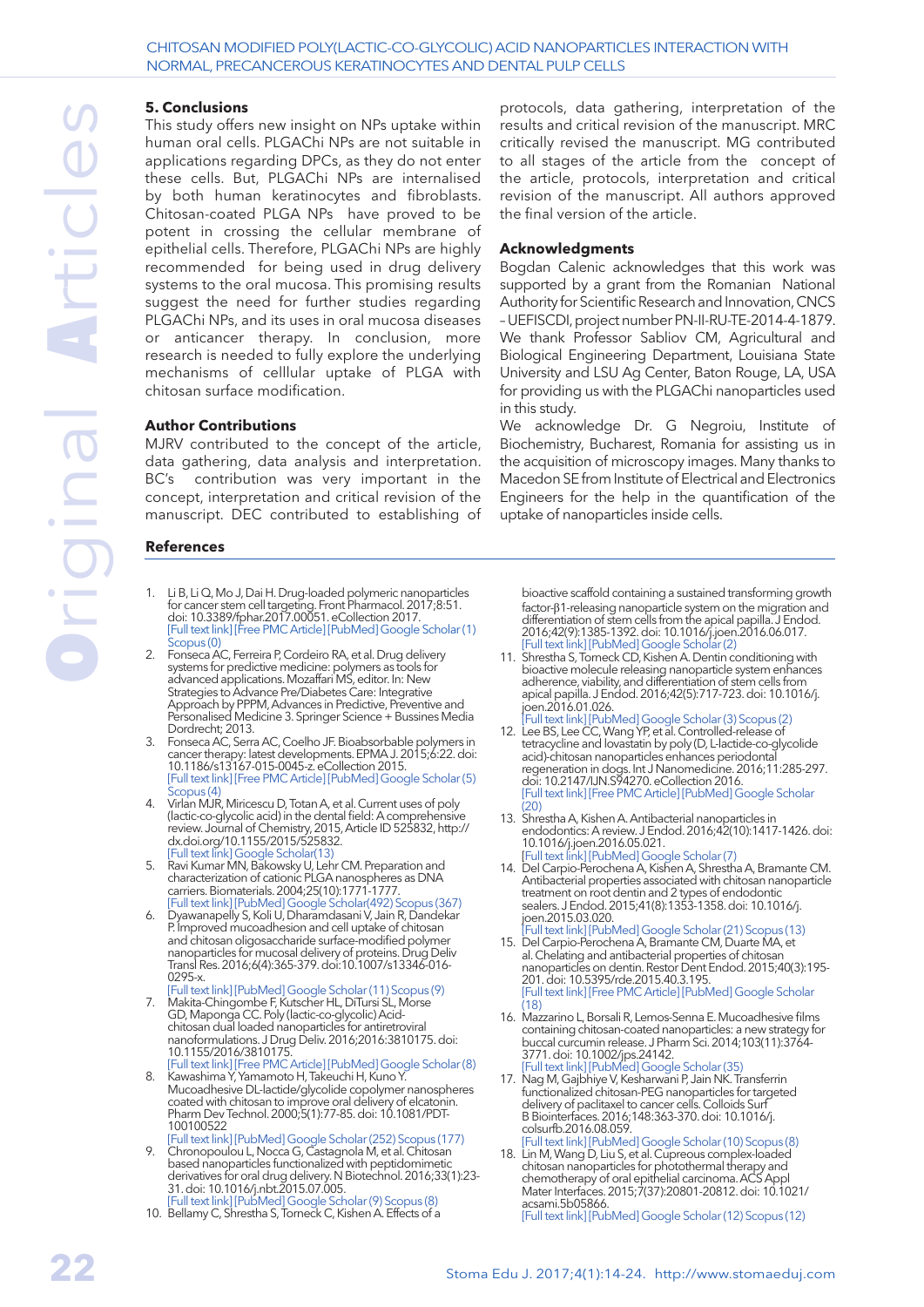- 19. Mazzarino L, Loch-Neckel G, Bubniak Ldos S, et al. Curcuminloaded chitosan-coated nanoparticles as a new approach for the local treatment of oral cavity cancer. [J Nanosci](https://www.ncbi.nlm.nih.gov/pubmed/?term=Curcumin-loaded+chitosan-coated+nanoparticles+as+a+new+approach+for+the+local+treatment+of+oral+cavity+cancer.+Journal+of+nanoscience+and+nanotechnology+2015%2C+15(1)%2C+781-791.)  [Nanotechnol.](https://www.ncbi.nlm.nih.gov/pubmed/?term=Curcumin-loaded+chitosan-coated+nanoparticles+as+a+new+approach+for+the+local+treatment+of+oral+cavity+cancer.+Journal+of+nanoscience+and+nanotechnology+2015%2C+15(1)%2C+781-791.) 2015;15(1):781-791. [\[PubMed](https://www.ncbi.nlm.nih.gov/pubmed/26328442)] [Google Scholar \(20\)](https://scholar.google.com/scholar?cluster=15282350938769470609&hl=en&as_sdt=0,5) [Scopus \(13\)](https://www.scopus.com/record/display.uri?eid=2-s2.0-84920589255&origin=resultslist&sort=plf-t&src=s&st1=Curcumin-loaded+chitosan-coated+nanoparticles+as+a+new+approach+for+the+local+treatment+of+oral+cavity+cancer&st2=&sid=61ec04a84b979e4c8c0b6adab0f0579e&sot=b&sdt=b&sl=116&s=TITLE%28Curcumin-loaded+chitosan-coated+nanoparticles+as+a+new+approach+for+the+local+treatment+of+oral+cavity+cancer%29&relpos=0&citeCnt=13&searchTerm=)
- 20. Trif M, Florian PE, Roseanu A, et al. Cytotoxicity and intracellular fate of PLGA and chitosan-coated PLGA nanoparticles in Madin–Darby bovine kidney (MDBK) and human colorectal adenocarcinoma (Colo 205) cells. [J Biomed Mater Res A.](https://www.ncbi.nlm.nih.gov/pubmed/?term=Trif+M%2C+Florian+PE%2C+Roseanu+A%2C+Moisei+M%2C+Craciunescu+O%2C+Astete+CE%2C+Sabliov+CM.+Cytotoxicity+and+intracellular+fate+of+PLGA+and+chitosan%E2%80%90coated+PLGA+nanoparticles+in+Madin%E2%80%93Darby+bovine+kidney+(MDBK)+and+human+colorectal+adenocarcinoma+(Colo+205)+cells.+Journal+of+Biomedical+Materials+Research+Part+A+2015%2C+103(11)%2C+3599-3611.) 2015;103(11):3599-3611. doi: 10.1002/jbm.a.35498. [\[Full text link](http://dx.doi.org/10.1002/jbm.a.35498)] [\[PubMed](https://www.ncbi.nlm.nih.gov/pubmed/25976509)] [Google Scholar \(8\)](https://scholar.google.com/scholar?cluster=1188968050593349933&hl=en&as_sdt=0,5)
- 21. Navarro SM, Darensbourg C, Cross L, et al. Biodistribution of PLGA and PLGA/chitosan nanoparticles after repeat-dose oral delivery in F344 rats for 7 days. [Ther Deliv.](https://www.ncbi.nlm.nih.gov/pubmed/?term=Biodistribution+of+PLGA+and+PLGA%2Fchitosan+nanoparticles+after+repeat-dose+oral+delivery+in+F344+rats+for+7+days.+Therapeutic+delivery%2C+2014%2C+5(11)%2C+1191-1201.) 2014;5(11):1191- 1201. doi: 10.4155/tde.14.79. [\[Full text link](http://www.future-science.com/doi/full/10.4155/tde.14.79?url_ver=Z39.88-2003&rfr_id=ori:rid:crossref.org&rfr_dat=cr_pub%3dpubmed)] [\[Free PMC Article](https://static.pubmed.gov/portal/portal3rc.fcgi/4171216/img/3977009)] [\[PubMed](https://www.ncbi.nlm.nih.gov/pubmed/25491670)] [Google Scholar \(8\)](https://scholar.google.com/scholar?cluster=4061027481950224942&hl=en&as_sdt=0,5) [Scopus \(8\)](https://www.scopus.com/record/display.uri?eid=2-s2.0-84917740913&origin=resultslist&sort=plf-t&src=s&st1=Biodistribution+of+PLGA+and+PLGA%2fchitosan+nanoparticles+after+repeat-dose+oral+delivery+in+F344+rats+for+7+days&st2=&sid=61ec04a84b979e4c8c0b6adab0f0579e&sot=b&sdt=b&sl=118&s=TITLE%28Biodistribution+of+PLGA+and+PLGA%2fchitosan+nanoparticles+after+repeat-dose+oral+delivery+in+F344+rats+for+7+days%29&relpos=0&citeCnt=8&searchTerm=)
- 22. Navarro SM, Morgan TW, Astete CE, et al. Biodistribution and toxicity of orally administered poly (lactic-co-glycolic) acid nanoparticles to F344 rats for 21 days. [Nanomedicine \(Lond\).](https://www.ncbi.nlm.nih.gov/pubmed/?term=Navarro+SM%2C+Morgan+TW%2C+Astete+CE%2C+Stout+RW%2C+Coulon+D%2C+Mottram+P%2C+Sabliov++CM.+Biodistribution+and+toxicity+of+orally+administered+poly+(lactic-co-glycolic)+acid+nanoparticles+to+F344+rats+for+21+days.+Nanomedicine%2C+2016%2C+11(13)%2C+1653-1669.) 2016;11(13):1653-1669. doi: 10.2217/nnm-2016-0022. [\[Full text link](http://www.futuremedicine.com/doi/full/10.2217/nnm-2016-0022?url_ver=Z39.88-2003&rfr_id=ori:rid:crossref.org&rfr_dat=cr_pub%3dpubmed)] [\[PubMed](https://www.ncbi.nlm.nih.gov/pubmed/27347781)] [Google Scholar \(3\)](https://scholar.google.com/scholar?cluster=16387014213133634318&hl=en&as_sdt=0,5)
- 23. Costea DE, [Loro LL](https://www.ncbi.nlm.nih.gov/pubmed/?term=Loro LL%5BAuthor%5D&cauthor=true&cauthor_uid=14675199), [Dimba EA](https://www.ncbi.nlm.nih.gov/pubmed/?term=Dimba EA%5BAuthor%5D&cauthor=true&cauthor_uid=14675199), [Vintermyr OK](https://www.ncbi.nlm.nih.gov/pubmed/?term=Vintermyr OK%5BAuthor%5D&cauthor=true&cauthor_uid=14675199), [Johannessen](https://www.ncbi.nlm.nih.gov/pubmed/?term=Johannessen AC%5BAuthor%5D&cauthor=true&cauthor_uid=14675199)  [AC](https://www.ncbi.nlm.nih.gov/pubmed/?term=Johannessen AC%5BAuthor%5D&cauthor=true&cauthor_uid=14675199). Crucial effects of fibroblasts and keratinocyte growth factor on morphogenesis of reconstituted human oral epithelium. [J Invest Dermatol.](https://www.ncbi.nlm.nih.gov/pubmed/?term=Crucial+effects+of+fibroblasts+and+keratinocyte+growth+factor+on+morphogenesis+of+reconstituted+human+oral+epithelium.) 2003;121(6):1479-1486. doi: 10.1111/j.1523-1747.2003.12616.x
- [\[Full text link](http://linkinghub.elsevier.com/retrieve/pii/S0022-202X(15)30584-4)] [\[PubMed](https://www.ncbi.nlm.nih.gov/pubmed/14675199)] [Google Scholar \(81\)](https://scholar.google.com/scholar?cluster=4885142204570834379&hl=en&as_sdt=0,5) [Scopus \(59\)](https://www.scopus.com/record/display.uri?eid=2-s2.0-0346278796&origin=resultslist&sort=plf-t&src=s&st1=Crucial+effects+of+fibroblasts+and+keratinocyte+growth+factor+on+morphogenesis+of+reconstituted+human+oral+epithelium&st2=&sid=61ec04a84b979e4c8c0b6adab0f0579e&sot=b&sdt=b&sl=124&s=TITLE%28Crucial+effects+of+fibroblasts+and+keratinocyte+growth+factor+on+morphogenesis+of+reconstituted+human+oral+epithelium%29&relpos=0&citeCnt=59&searchTerm=) 24. Ishkitiev N, Yaegaki K, Imai T, et al. High-purity hepatic lineage differentiated from dental pulp stem cells in serum-free medium. [J Endod.](https://www.ncbi.nlm.nih.gov/pubmed/?term=High-purity+hepatic+lineage+differentiated+from+dental+pulp+stem+cells+in+serum-free+medium.+Journal+of+endodontics%2C+2012%2C+38(4)%2C+475-480.) 2012;38(4):475-480. doi: 10.1016/j. joen.2011.12.011.
- [\[Full text link](http://linkinghub.elsevier.com/retrieve/pii/S0099-2399(11)01418-X)] [\[PubMed](https://www.ncbi.nlm.nih.gov/pubmed/22414832)] [Google Scholar\(60\)](https://scholar.google.com/scholar?cluster=12824913150881005417&hl=en&as_sdt=0,5) [Scopus \(37\)](https://www.scopus.com/record/display.uri?eid=2-s2.0-84862823303&origin=resultslist&sort=plf-t&src=s&st1=High-purity+hepatic+lineage+differentiated+from+dental+pulp+stem+cells+in+serum-free+medium&st2=&sid=61ec04a84b979e4c8c0b6adab0f0579e&sot=b&sdt=b&sl=98&s=TITLE%28High-purity+hepatic+lineage+differentiated+from+dental+pulp+stem+cells+in+serum-free+medium%29&relpos=0&citeCnt=37&searchTerm=) 25. Lee CP, Colombo JS, Ayre WN, Sloan AJ, Waddington RJ. Elucidating the cellular actions of demineralised dentine matrix extract on a clonal dental pulp stem cell population in orchestrating dental tissue repair. [J Tissue Eng.](https://www.ncbi.nlm.nih.gov/pubmed/?term=Lee+CP%2C+Colombo+JS%2C+Ayre+WN%2C+Sloan+AJ%2C+Waddington+RJ.+Elucidating+the+cellular+actions+of+demineralised+dentine+matrix+extract+on+a+clonal+dental+pulp+stem+cell+population+in+orchestrating+dental+tissue+repair.+Journal+of+tissue+engineering%2C+2015%2C+6%2C+2041731415586318.) 2015;6:2041731415586318. doi: 10.1177/2041731415586318. eCollection 2015. [\[Free PMC Article](https://www.ncbi.nlm.nih.gov/pmc/articles/pmid/26019808/)] [\[PubMed](https://www.ncbi.nlm.nih.gov/pubmed/26019808)] [Google Scholar\(12\)](https://scholar.google.com/scholar?cluster=16011859375141633136&hl=en&as_sdt=0,5)
- 26. Dufour A, Meas-Yedid V, Grassart A, Olivo-Marin JC. Automated quantification of cell endocytosis using active contours and wavelets. In: Pattern Recognition, 2008. ICPR 2008. 19th International Conference on (pp. 1-4). IEEE. USA: Tampa, FL; 2009
- [\[Full text link](http://ieeexplore.ieee.org/document/4761748/)] [Google Scholar \(21\)](https://scholar.google.com/scholar?hl=en&as_sdt=0%2C5&q=Automated+quantification+of+cell+endocytosis+using+active+contours+and+wavelets.+In%3A+Pattern+Recognition&btnG=) [Scopus \(15\)](https://www.scopus.com/record/display.uri?eid=2-s2.0-77957964082&origin=resultslist&sort=plf-t&src=s&st1=Automated+quantification+of+cell+endocytosis+using+active+contours+and+wavelets.&st2=&sid=61ec04a84b979e4c8c0b6adab0f0579e&sot=b&sdt=b&sl=87&s=TITLE%28Automated+quantification+of+cell+endocytosis+using+active+contours+and+wavelets.%29&relpos=0&citeCnt=15&searchTerm=) 27. de Chaumont F, Dallongeville S, Chenouard N, et al. Icy: an open bioimage informatics platform for extended reproducible research. [Nat Methods.](https://www.ncbi.nlm.nih.gov/pubmed/?term=Icy%3A+an+open+bioimage+informatics+platform+for+extended+reproducible+research.+Nature+methods%2C+2012%2C+9(7)%2C+690-696.) 2012;9(7):690-696. doi: 10.1038/nmeth.2075.
- [\[Full text link](http://dx.doi.org/10.1038/nmeth.2075)] [\[PubMed](https://www.ncbi.nlm.nih.gov/pubmed/22743774)] [Google Scholar \(395\)](https://scholar.google.com/scholar?cluster=8170444028478407032&hl=en&as_sdt=0,5) [Scopus \(294\)](https://www.scopus.com/record/display.uri?eid=2-s2.0-84863191618&origin=resultslist&sort=plf-t&src=s&st1=Icy%3a+an+open+bioimage+informatics+platform+for+extended+reproducible+research.&st2=&sid=61ec04a84b979e4c8c0b6adab0f0579e&sot=b&sdt=b&sl=85&s=TITLE%28Icy%3a+an+open+bioimage+informatics+platform+for+extended+reproducible+research.%29&relpos=0&citeCnt=294&searchTerm=) 28. Virlan MJ, Miricescu D, Radulescu R, et al. Organic nanomaterials and their applications in the treatment of oral diseases. [Molecules.](https://www.ncbi.nlm.nih.gov/pubmed/?term=Virlan+MJR%2C+Miricescu+D%2C+Radulescu+R%2C+Sabliov+CM%2C+Totan+A%2C+Calenic+B%2C+Greabu+M.+Organic+Nanomaterials+and+Their+Applications+in+the+Treatment+of+Oral+Diseases.Molecules%2C+2016%2C+21(2)%2C+207.) 2016;21(2). pii: E207. doi: 10.3390/ molecules21020207
- [\[Full text link](http://www.mdpi.com/resolver?pii=molecules21020207)] [\[PubMed](https://www.ncbi.nlm.nih.gov/pubmed/26867191)] [Google Scholar \(8\)](https://scholar.google.com/scholar?cluster=17761487458629956453&hl=en&as_sdt=0,5) [Scopus \(6\)](https://www.scopus.com/record/display.uri?eid=2-s2.0-84964655301&origin=resultslist&sort=plf-t&src=s&st1=Organic+nanomaterials+and+their+applications+in+the+treatment+of+oral+diseases.&st2=&sid=61ec04a84b979e4c8c0b6adab0f0579e&sot=b&sdt=b&sl=86&s=TITLE%28Organic+nanomaterials+and+their+applications+in+the+treatment+of+oral+diseases.%29&relpos=0&citeCnt=6&searchTerm=) 29. Friedman AJ, Phan J, Schairer DO, et al. Antimicrobial and anti-inflammatory activity of chitosan–alginate nanoparticles: A targeted therapy for cutaneous pathogens. [J Invest Dermatol.](https://www.ncbi.nlm.nih.gov/pubmed/?term=.Antimicrobial+and+anti-inflammatory+activity+of+chitosan%E2%80%93alginate+nanoparticles%3A+A+targeted+therapy+for+cutaneous+pathogens.) 2013;133(5):1231-1239. doi: 10.1038/jid.2012.399. [\[Full text link](http://linkinghub.elsevier.com/retrieve/pii/S0022-202X(15)36208-4)] [\[Free PMC Article](https://www.ncbi.nlm.nih.gov/pmc/articles/pmid/23190896/)] [\[PubMed](https://www.ncbi.nlm.nih.gov/pubmed/23190896)] [Google Scholar\(84\)](https://scholar.google.com/scholar?cluster=14462959420744806224&hl=en&as_sdt=0,5) [Scopus \(70\)](https://www.scopus.com/record/display.uri?eid=2-s2.0-84876529261&origin=resultslist&sort=plf-t&src=s&st1=Antimicrobial+and+anti-inflammatory+activity+of+chitosan--alginate+nanoparticles%3a+A+targeted+therapy+for+cutaneous+pathogens&st2=&sid=61ec04a84b979e4c8c0b6adab0f0579e&sot=b&sdt=b&sl=131&s=TITLE%28Antimicrobial+and+anti-inflammatory+activity+of+chitosan--alginate+nanoparticles%3a+A+targeted+therapy+for+cutaneous+pathogens%29&relpos=0&citeCnt=70&searchTerm=)
- 30. Chronopoulou L, Massimi M, Giardi MF, et al. Chitosan-coated PLGA nanoparticles: a sustained drug release strategy for cell cultures. [Colloids Surf B Biointerfaces.](https://www.ncbi.nlm.nih.gov/pubmed/?term=Chronopoulou+L%2C+Massimi+M%2C+Giardi+MF%2C+Cametti+C%2C+Devirgiliis+LC%2C+Dentini+M%2C+Palocci+C.+Chitosan-coated+PLGA+nanoparticles%3A+a+sustained+drug+release+strategy+for+cell+cultures.+Colloids+and+surfaces+B%3A+biointerfaces+2013%2C+103%2C+310-317.) 2013;103:310-317. doi: 10.1016/j.colsurfb.2012.10.063.
- [\[Full text link](http://linkinghub.elsevier.com/retrieve/pii/S0927-7765(12)00636-4)] [\[PubMed](https://www.ncbi.nlm.nih.gov/pubmed/23261553)] [Google Scholar \(61\)](https://scholar.google.com/scholar?cluster=16786778755869105900&hl=en&as_sdt=0,5) [Scopus \(48\)](https://www.scopus.com/record/display.uri?eid=2-s2.0-84871153649&origin=resultslist&sort=plf-t&src=s&st1=Chitosan-coated+PLGA+nanoparticles%3a+a+sustained+drug+release+strategy+for+cell+cultures&st2=&sid=61ec04a84b979e4c8c0b6adab0f0579e&sot=b&sdt=b&sl=94&s=TITLE%28Chitosan-coated+PLGA+nanoparticles%3a+a+sustained+drug+release+strategy+for+cell+cultures%29&relpos=0&citeCnt=48&searchTerm=) 31. Alqahtani S, Simon L, Astete CE, et al. Cellular uptake, antioxidant and antiproliferative activity of entrapped α-tocopherol and γ-tocotrienol in poly (lactic-co-glycolic) acid (PLGA) and chitosan covered PLGA nanoparticles (PLGA-Chi). [J Colloid Interface Sci.](https://www.ncbi.nlm.nih.gov/pubmed/?term=Cellular+uptake%2C+antioxidant+and+antiproliferative+activity+of+entrapped+%CE%B1-tocopherol+and+%CE%B3-tocotrienol+in+poly+(lactic-co-glycolic)+acid+(PLGA)+and+chitosan+covered+PLGA+nanoparticles+(PLGA-Chi).) 2015;445:243-251. doi: 10.1016/j. jcis.2014.12.083.
- [\[Full text link](http://linkinghub.elsevier.com/retrieve/pii/S0021-9797(14)01053-4)] [PubMed] [Google Scholar\(19\)](https://scholar.google.com/scholar?cluster=4394676187737780695&hl=en&as_sdt=0,5) 32. Chuah LH, Roberts CJ, Billa N, Abdullah S, Rosli R. Cellular uptake and anticancer effects of mucoadhesive curcumin-containing chitosan nanoparticles. Colloids Surf B Biointerfaces. 2014;116:228-236. doi: 10.1016/j. colsurfb.2014.01.007.
- [\[Full text link](http://linkinghub.elsevier.com/retrieve/pii/S0927-7765(14)00008-3)] [\[PubMed](https://www.ncbi.nlm.nih.gov/pubmed/24486834)] [Google Scholar \(42\)](https://scholar.google.com/scholar?cluster=16491663427221602189&hl=en&as_sdt=0,5) [Scopus \(39\)](https://www.scopus.com/record/display.uri?eid=2-s2.0-84893420560&origin=resultslist&sort=plf-t&src=s&st1=Cellular+uptake+and+anticancer+effects+of+mucoadhesive+curcumin-containing+chitosan+nanoparticles&st2=&sid=61ec04a84b979e4c8c0b6adab0f0579e&sot=b&sdt=b&sl=104&s=TITLE%28Cellular+uptake+and+anticancer+effects+of+mucoadhesive+curcumin-containing+chitosan+nanoparticles%29&relpos=0&citeCnt=39&searchTerm=) 33. Pawar D, Mangal S, Goswami R, Jaganathan KS. Development and characterization of surface modified PLGA nanoparticles for nasal vaccine delivery: effect of mucoadhesive coating on antigen uptake and immune adjuvant activity. [Eur J](https://www.ncbi.nlm.nih.gov/pubmed/?term=Pawar+D%2C+Mangal+S%2C+Goswami+R%2C+Jaganathan+KS.+Development+and+characterization+of+surface+modified+PLGA+nanoparticles+for+nasal+vaccine+delivery%3A+effect+of+mucoadhesive+coating+on+antigen+uptake+and+immune+adjuvant+activity.+Eur)  [Pharm Biopharm.](https://www.ncbi.nlm.nih.gov/pubmed/?term=Pawar+D%2C+Mangal+S%2C+Goswami+R%2C+Jaganathan+KS.+Development+and+characterization+of+surface+modified+PLGA+nanoparticles+for+nasal+vaccine+delivery%3A+effect+of+mucoadhesive+coating+on+antigen+uptake+and+immune+adjuvant+activity.+Eur) 2013;85(3 Pt A):550-559. doi: 10.1016/j. ejpb.2013.06.017.
- [\[Full text link](http://linkinghub.elsevier.com/retrieve/pii/S0939-6411(13)00236-1)] [\[PubMed](https://www.ncbi.nlm.nih.gov/pubmed/23831265)] [Google Scholar \(54\)](https://scholar.google.com/scholar?cluster=1228153747560248212&hl=en&as_sdt=0,5) [Scopus \(41\)](https://www.scopus.com/record/display.uri?eid=2-s2.0-84888324246&origin=resultslist&sort=plf-t&src=s&st1=Development+and+characterization+of+surface+modified+PLGA+nanoparticles+for+nasal+vaccine+delivery%3a+effect+of+mucoadhesive+coating+on+antigen+uptake+and+immune+adjuvant+activity.+&st2=&sid=61ec04a84b979e4c8c0b6adab0f0579e&sot=b&sdt=b&sl=186&s=TITLE%28Development+and+characterization+of+surface+modified+PLGA+nanoparticles+for+nasal+vaccine+delivery%3a+effect+of+mucoadhesive+coating+on+antigen+uptake+and+immune+adjuvant+activity.+%29&relpos=0&citeCnt=41&searchTerm=) 34. Grabowski N, Hillaireau H, Vergnaud J, et al. Toxicity of surface-
- modified PLGA nanoparticles toward lung alveolar epithelial cells. [Int J Pharm.](https://www.ncbi.nlm.nih.gov/pubmed/?term=Grabowski+N%2C+Hillaireau+H+%2C+Vergnaud+J%2C+Santiago+LA%2C+Kerdine-Romer+S%2C+Pallardy+M%2C++Fattal%2C+E.+Toxicity+of+surface-modified+PLGA+nanoparticles+toward+lung+alveolar+epithelial+cells.+Int) 2013;454(2):686-694. doi: 10.1016/j.

ijpharm.2013.05.025.

- [\[Full text link\]](http://linkinghub.elsevier.com/retrieve/pii/S0378-5173(13)00428-6) [\[PubMed\]](https://www.ncbi.nlm.nih.gov/pubmed/23747506) [Google Scholar \(66\)](https://scholar.google.com/scholar?cluster=14366022722103405523&hl=en&as_sdt=0,5) [Scopus \(55\)](https://www.scopus.com/record/display.uri?eid=2-s2.0-84884168513&origin=resultslist&sort=plf-t&src=s&st1=Toxicity+of+surface-modified+PLGA+nanoparticles+toward+lung+alveolar+epithelial+cells.+&st2=&sid=61ec04a84b979e4c8c0b6adab0f0579e&sot=b&sdt=b&sl=94&s=TITLE%28Toxicity+of+surface-modified+PLGA+nanoparticles+toward+lung+alveolar+epithelial+cells.+%29&relpos=0&citeCnt=55&searchTerm=) 35. Tahara K, Sakai T, Yamamoto H, et al. Improved cellular uptake of chitosan-modified PLGA nanospheres by A549 cells. [Int J Pharm.](https://www.ncbi.nlm.nih.gov/pubmed/?term=Tahara+K%2C+Sakai+T%2C+Yamamoto+H%2C+Takeuchi+H%2C+Hirashima+N%2C+Kawashima+Y.+Improved+cellular+uptake+of+chitosan-modified+PLGA+nanospheres+by+A549+cells.+Int) 2009;382(1-2):198-204. doi: 10.1016/j. ijpharm.2009.07.023.
- [\[Full text link\]](http://linkinghub.elsevier.com/retrieve/pii/S0378-5173(09)00495-5) [\[PubMed\]](https://www.ncbi.nlm.nih.gov/pubmed/19646519) [Google Scholar \(139\)](https://scholar.google.com/scholar?cluster=8753640322037520053&hl=en&as_sdt=0,5) [Scopus \(103\)](https://www.scopus.com/record/display.uri?eid=2-s2.0-70350199620&origin=resultslist&sort=plf-t&src=s&st1=Improved+cellular+uptake+of+chitosan-modified+PLGA+nanospheres+by+A549+cells.&st2=&sid=61ec04a84b979e4c8c0b6adab0f0579e&sot=b&sdt=b&sl=84&s=TITLE%28Improved+cellular+uptake+of+chitosan-modified+PLGA+nanospheres+by+A549+cells.%29&relpos=0&citeCnt=103&searchTerm=) 36. Ridolfi DM, Marcato PD, Justo GZ, et al. Chitosan-solid lipid nanoparticles as carriers for topical delivery of tretinoin. Colloids Surf B Biointerfaces. 2012;93:36-40. doi: 10.1016/j. colsurfb.2011.11.051.
- [Full text link] [PubMed] [Google Scholar \(96\)](https://scholar.google.com/scholar?cluster=12654816147619172898&hl=en&as_sdt=0,5) [Scopus \(66\)](https://www.scopus.com/record/display.uri?eid=2-s2.0-84857781920&origin=resultslist&sort=plf-t&src=s&st1=Chitosan-solid+lipid+nanoparticles+as+carriers+for+topical+delivery+of+tretinoin.&st2=&sid=61ec04a84b979e4c8c0b6adab0f0579e&sot=b&sdt=b&sl=88&s=TITLE%28Chitosan-solid+lipid+nanoparticles+as+carriers+for+topical+delivery+of+tretinoin.%29&relpos=0&citeCnt=66&searchTerm=) 37. Hafner A, Lovrić J, Pepić I, Filipović-Grčić J. Lecithin/ chitosan nanoparticles for transdermal delivery of melatonin. [J Microencapsul.](https://www.ncbi.nlm.nih.gov/pubmed/?term=Hafner+A%2C+Lovri%C4%87+J%2C+Pepi%C4%87+I%2C+Filipovi%C4%87-Gr%C4%8Di%C4%87+J.+Lecithin%2Fchitosan+nanoparticles+for+transdermal+delivery+of+melatonin.+Journal+of+microencapsulation+2011%2C+28(8)%2C+807-815.) 2011;28(8):807-815. doi: 10.3109/02652048.2011.622053.
- [\[Full text link\]](http://www.tandfonline.com/doi/full/10.3109/02652048.2011.62205) [\[PubMed\]](https://www.ncbi.nlm.nih.gov/pubmed/22117177) [Google Scholar \(43\)](https://scholar.google.com/scholar?cluster=13443910057659416571&hl=en&as_sdt=0,5) [Scopus \(27\)](https://www.scopus.com/record/display.uri?eid=2-s2.0-82255196165&origin=resultslist&sort=plf-t&src=s&st1=Lecithin%2fchitosan+nanoparticles+for+transdermal+delivery+of+melatonin.&st2=&sid=61ec04a84b979e4c8c0b6adab0f0579e&sot=b&sdt=b&sl=77&s=TITLE%28Lecithin%2fchitosan+nanoparticles+for+transdermal+delivery+of+melatonin.%29&relpos=0&citeCnt=27&searchTerm=) 38. Blažević F, Milekić T, Romić MD, et al. Nanoparticle-mediated interplay of chitosan and melatonin for improved wound epithelialisation. [Carbohydr Polym.](https://www.ncbi.nlm.nih.gov/pubmed/?term=Bla%C5%BEevi%C4%87+F%2C+Mileki%C4%87+T%2C+Romi%C4%87+MD%2C+Jureti%C4%87+M%2C+Pepi%C4%87+I%2C+Filipovi%C4%87-Gr%C4%8Di%C4%87+J%2C+Lovri%C4%87+J%2C+Hafner+A.Nanoparticle-mediated+interplay+of+chitosan+and+melatonin+for+improved+wound+epithelialisation.) 2016;146:445-454. doi: 10.1016/j.carbpol.2016.03.074.
- [\[Full text link\]](http://linkinghub.elsevier.com/retrieve/pii/S0144-8617(16)30311-3) [\[PubMed\]](https://www.ncbi.nlm.nih.gov/pubmed/27112895) [Google Scholar \(7\)](https://scholar.google.com/scholar?cluster=7452719766548997649&hl=en&as_sdt=0,5) [Scopus \(6\)](https://www.scopus.com/record/display.uri?eid=2-s2.0-84964335377&origin=resultslist&sort=plf-t&src=s&st1=Nanoparticle-mediated+interplay+of+chitosan+and+melatonin+for+improved+wound+epithelialisation&st2=&sid=61ec04a84b979e4c8c0b6adab0f0579e&sot=b&sdt=b&sl=101&s=TITLE%28Nanoparticle-mediated+interplay+of+chitosan+and+melatonin+for+improved+wound+epithelialisation%29&relpos=0&citeCnt=6&searchTerm=) 39. Lee HY, Jeong YI, Choi KC. Hair dye-incorporated poly-γglutamic acid/glycol chitosan nanoparticles based on ioncomplex formation. [Int J Nanomedicine.](https://www.ncbi.nlm.nih.gov/pubmed/?term=Lee+HY%2C+Jeong+YI%2CChoi+K+C.+Hair+dye-incorporated+poly-%CE%B3-glutamic+acid%2Fglycol+chitosan+nanoparticles+based+on+ion-complex+formation.+Int) 2011;6:2879-2888. doi: 10.2147/IJN.S26458.
- [\[Full text link\]](https://dx.doi.org/10.2147/IJN.S26458) [Free PMC Article] [[PubMed\]](https://www.ncbi.nlm.nih.gov/pubmed/22131834) [Google Scholar](https://scholar.google.com/scholar?cluster=2866139922103885588&hl=en&as_sdt=0,5)  [\(13\)](https://scholar.google.com/scholar?cluster=2866139922103885588&hl=en&as_sdt=0,5) [Scopus \(13\)](https://www.scopus.com/record/display.uri?eid=2-s2.0-84861717771&origin=resultslist&sort=plf-t&src=s&st1=Hair+dye-incorporated+poly-%ce%b3-glutamic+acid%2fglycol+chitosan+nanoparticles+based+on+ion-complex+formation&st2=&sid=61ec04a84b979e4c8c0b6adab0f0579e&sot=b&sdt=b&sl=110&s=TITLE%28Hair+dye-incorporated+poly-%ce%b3-glutamic+acid%2fglycol+chitosan+nanoparticles+based+on+ion-complex+formation%29&relpos=0&citeCnt=13&searchTerm=)
- 40. Sonvico F, Cagnani A, Rossi A, et al. Formation of selforganized nanoparticles by lecithin/chitosan ionic interaction. [Int J Pharm.](https://www.ncbi.nlm.nih.gov/pubmed/?term=Sonvico+F%2C+Cagnani+A%2C+Rossi+A%2C+Motta+S%2C+Di+Bari+MT%2C+Cavatorta+F%2C+Alonso+MJ%2C+Deriu+A%2C+Colombo+P.+Formation+of+self-organized+nanoparticles+by+lecithin%2Fchitosan+ionic+interaction.+Int) 2006;324(1):67-73. doi: 10.1016/j. ijpharm.2006.06.036
- [\[Full text link\]](http://linkinghub.elsevier.com/retrieve/pii/S0378-5173(06)00539-4) [\[PubMed\]](https://www.ncbi.nlm.nih.gov/pubmed/16973314) [Google Scholar \(131\)](https://scholar.google.com/scholar?cluster=7218895977887526119&hl=en&as_sdt=0,5) [Scopus \(89\)](https://www.scopus.com/record/display.uri?eid=2-s2.0-33749589427&origin=resultslist&sort=plf-t&src=s&st1=Formation+of+self-organized+nanoparticles+by+lecithin%2fchitosan+ionic+interaction.&st2=&sid=61ec04a84b979e4c8c0b6adab0f0579e&sot=b&sdt=b&sl=88&s=TITLE%28Formation+of+self-organized+nanoparticles+by+lecithin%2fchitosan+ionic+interaction.%29&relpos=0&citeCnt=89&searchTerm=) 41. Sahay G, Kim JO, Kabanov AV, Bronich TK. The exploitation of differential endocytic pathways in normal and tumor cells in the selective targeting of nanoparticulate chemotherapeutic agents. [Biomaterials.](https://www.ncbi.nlm.nih.gov/pubmed/?term=Sahay+G%2C+Kim+JO%2C+Kabanov+AV%2C+Bronich+TK.+The+exploitation+of+differential+endocytic+pathways+in+normal+and+tumor+cells+in+the+selective+targeting+of+nanoparticulate+chemotherapeutic+agents.) 2010;31(5):923-933. doi: 10.1016/j. biomaterials.2009.09.101. [\[Full text link\]](http://linkinghub.elsevier.com/retrieve/pii/S0142-9612(09)01069-2) [Free PMC Article] [[PubMed\]](https://www.ncbi.nlm.nih.gov/pubmed/19853293) [Google Scholar](https://scholar.google.com/scholar?cluster=6416582840814400488&hl=en&as_sdt=0,5)
- [\(120\)](https://scholar.google.com/scholar?cluster=6416582840814400488&hl=en&as_sdt=0,5) [Scopus \(91\)](https://www.scopus.com/record/display.uri?eid=2-s2.0-70649114515&origin=resultslist&sort=plf-t&src=s&st1=The+exploitation+of+differential+endocytic+pathways+in+normal+and+tumor+cells+in+the+selective+targeting+of+nanoparticulate+chemotherapeutic+agents&st2=&sid=61ec04a84b979e4c8c0b6adab0f0579e&sot=b&sdt=b&sl=154&s=TITLE%28The+exploitation+of+differential+endocytic+pathways+in+normal+and+tumor+cells+in+the+selective+targeting+of+nanoparticulate+chemotherapeutic+agents%29&relpos=0&citeCnt=91&searchTerm=) 42. Rao W, Wang H, Han J, et al. Chitosan-decorated doxorubicinencapsulated nanoparticle targets and eliminates tumor reinitiating cancer stem-like cells. [ACS Nano.](https://www.ncbi.nlm.nih.gov/pubmed/?term=Rao+W%2C+Wang+H%2C+Han+J%2C+Zhao+S%2C+Dumbleton+J%2C+Agarwal+P%2C+%2C+Zhang+W%2C+Zhao+G+%2C+Yu+J%2C+Zynger+DL%2C+Lu+X%2C+He+X.+Chitosan-decorated+doxorubicin-encapsulated+nanoparticle+targets+and+eliminates+tumor+reinitiating+cancer+stem-like+cells.) 2015;9(6):5725- 5740. doi: 10.1021/nn506928p.
- [\[Full text link\]](https://dx.doi.org/10.1021/nn506928p) [\[PubMed\]](https://www.ncbi.nlm.nih.gov/pubmed/26004286) [Google Scholar \(65\)](https://scholar.google.com/scholar?cluster=10456459400052767623&hl=en&as_sdt=0,5) [Scopus \(50\)](https://www.scopus.com/record/display.uri?eid=2-s2.0-84935022493&origin=resultslist&sort=plf-t&src=s&st1=Chitosan-decorated+doxorubicin-encapsulated+nanoparticle+targets+and+eliminates+tumor+reinitiating+cancer+stem-like+cells&st2=&sid=61ec04a84b979e4c8c0b6adab0f0579e&sot=b&sdt=b&sl=128&s=TITLE%28Chitosan-decorated+doxorubicin-encapsulated+nanoparticle+targets+and+eliminates+tumor+reinitiating+cancer+stem-like+cells%29&relpos=0&citeCnt=50&searchTerm=) 43. Wang H, Agarwal P, Zhao S, et al. Hyaluronic acid-decorated dual responsive nanoparticles of Pluronic F127, PLGA, and chitosan for targeted co-delivery of doxorubicin and irinotecan to eliminate cancer stem-like cells. [Biomaterials.](https://www.ncbi.nlm.nih.gov/pubmed/?term=Wang+H%2C+Agarwal+P%2C+Zhao+S%2C+Xu+RX%2C+Yu+J%2C+Lu+X%2CHe+X.+Hyaluronic+acid-decorated+dual+responsive+nanoparticles+of+Pluronic+F127%2C+PLGA%2C+and+chitosan+for+targeted+co-delivery+of+doxorubicin+and+irinotecan+to+eliminate+cancer+stem-like+cells.+Biomaterials%2C+2015%2C+72%2C+74-89.) 2015;72:74-89. doi: 10.1016/j.biomaterials.2015.08.048. [\[Full text link\]](http://linkinghub.elsevier.com/retrieve/pii/S0142-9612(15)00722-X) [\[Free PMC Article\]](https://www.ncbi.nlm.nih.gov/pmc/articles/pmid/26344365/) [[PubMed\]](https://www.ncbi.nlm.nih.gov/pubmed/26344365) [Google Scholar](https://scholar.google.com/scholar?cluster=15454905194067679901&hl=en&as_sdt=0,5)  [\(51\)](https://scholar.google.com/scholar?cluster=15454905194067679901&hl=en&as_sdt=0,5) [Scopus \(45\)](https://www.scopus.com/record/display.uri?eid=2-s2.0-84943243848&origin=resultslist&sort=plf-t&src=s&st1=Hyaluronic+acid-decorated+dual+responsive+nanoparticles+of+Pluronic+F127%2c+PLGA%2c+and+chitosan+for+targeted+co-delivery+of+doxorubicin+and+irinotecan+to+eliminate+cancer+stem-like+cells.&st2=&sid=61ec04a84b979e4c8c0b6adab0f0579e&sot=b&sdt=b&sl=191&s=TITLE%28Hyaluronic+acid-decorated+dual+responsive+nanoparticles+of+Pluronic+F127%2c+PLGA%2c+and+chitosan+for+targeted+co-delivery+of+doxorubicin+and+irinotecan+to+eliminate+cancer+stem-like+cells.%29&relpos=0&citeCnt=45&searchTerm=)
- 44. [Shabani Ravari](https://www.ncbi.nlm.nih.gov/pubmed/?term=Shabani Ravari N%5BAuthor%5D&cauthor=true&cauthor_uid=27473554) N[, Goodarzi](https://www.ncbi.nlm.nih.gov/pubmed/?term=Goodarzi N%5BAuthor%5D&cauthor=true&cauthor_uid=27473554) N, [Alvandifar](https://www.ncbi.nlm.nih.gov/pubmed/?term=Alvandifar F%5BAuthor%5D&cauthor=true&cauthor_uid=27473554) F[, et al. F](https://www.ncbi.nlm.nih.gov/pubmed/?term=Amini M%5BAuthor%5D&cauthor=true&cauthor_uid=27473554)abrication and biological evaluation of chitosan coated hyaluronic aciddocetaxel conjugate nanoparticles in CD44(+) cancer cells. [Daru.](https://www.ncbi.nlm.nih.gov/pubmed/?term=Shabani+Ravari+N%2C+Goodarzi+N%2C+Alvandifar+F%2C+Amini+M%2C+Souri+E%2C+Khoshayand+MR%2C+Hadavand+Mirzaie+Z%2C+Atyabi+F%2C+and+Dinarvand+R.+Fabrication+and+biological+evaluation+of+chitosan+coated+hyaluronic+acid-docetaxel+conjugate+nanoparticles+in+CD44%2B+cancer+cells) 2016;24(1):21. doi: 10.1186/s40199-016-0160-y. [Full text link] [\[Free PMC Article\]](https://www.ncbi.nlm.nih.gov/pmc/articles/pmid/27473554/) [[PubMed\]](https://www.ncbi.nlm.nih.gov/pubmed/27473554) [Google Scholar \(3\)](https://scholar.google.com/scholar?cluster=9669928403899421342&hl=en&as_sdt=0,5)
- 45. Wang Y, Li P, Kong L. Chitosan-modified PLGA nanoparticles with versatile surface for improved drug delivery. [AAPS](https://www.ncbi.nlm.nih.gov/pubmed/?term=Wang+Y%2C+Li+P%2CKong+L.+Chitosan-modified+PLGA+nanoparticles+with+versatile+surface+for+improved+drug+delivery.+Aaps+Pharmscitech%2C2013+14(2)%2C+585-592.)  [PharmSciTech.](https://www.ncbi.nlm.nih.gov/pubmed/?term=Wang+Y%2C+Li+P%2CKong+L.+Chitosan-modified+PLGA+nanoparticles+with+versatile+surface+for+improved+drug+delivery.+Aaps+Pharmscitech%2C2013+14(2)%2C+585-592.) 2013;14(2):585-592. doi: 10.1208/s12249- 013-9943-3.
	- [\[Full text link\]](https://dx.doi.org/10.1208/s12249-013-9943-3) [\[Free PMC Article\]](https://www.ncbi.nlm.nih.gov/pmc/articles/pmid/23463262/) [[PubMed\]](https://www.ncbi.nlm.nih.gov/pubmed/23463262) [Google Scholar](https://scholar.google.com/scholar?cluster=15099517265931251861&hl=en&as_sdt=0,5)  [\(70\)](https://scholar.google.com/scholar?cluster=15099517265931251861&hl=en&as_sdt=0,5) [Scopus \(54\)](https://www.scopus.com/record/display.uri?eid=2-s2.0-84879115203&origin=resultslist&sort=plf-t&src=s&st1=Chitosan-modified+PLGA+nanoparticles+with+versatile+surface+for+improved+drug+delivery.&st2=&sid=61ec04a84b979e4c8c0b6adab0f0579e&sot=b&sdt=b&sl=94&s=TITLE%28Chitosan-modified+PLGA+nanoparticles+with+versatile+surface+for+improved+drug+delivery.%29&relpos=0&citeCnt=54&searchTerm=)
- 46. Bakhru SH, Altiok E, Highley C, et al. Enhanced cellular uptake and long-term retention of chitosan-modified iron-oxide nanoparticles for MRI-based cell tracking. [Int J Nanomedicine.](https://www.ncbi.nlm.nih.gov/pubmed/?term=Bakhru+SH%2C+Altiok+E%2C+Highley+C%2C+Delubac+D%2C+Suhan+J%2C+Hitchens+T+K%2C+Ho+C%2C+Zappe+S.Enhanced+cellular+uptake+and+long-term+retention+of+chitosan-modified+iron-oxide+nanoparticles+for+MRI-based+cell+tracking.+Int) 2012;7:4613-4623. doi: 10.2147/IJN.S28294. [\[Full text link\]](https://dx.doi.org/10.2147/IJN.S28294) [\[Free PMC Article\]](https://www.ncbi.nlm.nih.gov/pmc/articles/pmid/22942643/) [[PubMed\]](https://www.ncbi.nlm.nih.gov/pubmed/22942643) [Google Scholar](https://scholar.google.com/scholar?cluster=18391402529942198283&hl=en&as_sdt=0,5)  [\(32\)](https://scholar.google.com/scholar?cluster=18391402529942198283&hl=en&as_sdt=0,5) [Scopus \(33\)](https://www.scopus.com/record/display.uri?eid=2-s2.0-84870346686&origin=resultslist&sort=plf-t&src=s&st1=Enhanced+cellular+uptake+and+long-term+retention+of+chitosan-modified+iron-oxide+nanoparticles+for+MRI-based+cell+tracking&st2=&sid=61ec04a84b979e4c8c0b6adab0f0579e&sot=b&sdt=b&sl=129&s=TITLE%28Enhanced+cellular+uptake+and+long-term+retention+of+chitosan-modified+iron-oxide+nanoparticles+for+MRI-based+cell+tracking%29&relpos=0&citeCnt=33&searchTerm=)
- 47. De Cicco F, Porta A, Sansone F, Aquino RP, Del Gaudio P. Nanospray technology for an in situ gelling nanoparticulate powder as a wound dressing. [Int J Pharm.](https://www.ncbi.nlm.nih.gov/pubmed/?term=Nanospray+technology+for+an+in+situ+gelling+nanoparticulate+powder+as+a+wound+dressing.+Int) 2014;473(1-2):30- 37. doi: 10.1016/j.ijpharm.2014.06.049. [\[Full text link\]](http://linkinghub.elsevier.com/retrieve/pii/S0378-5173(14)00478-5) [\[PubMed\]](https://www.ncbi.nlm.nih.gov/pubmed/24979533) [Google Scholar \(25\)](https://scholar.google.com/scholar?cluster=16726033595369557064&hl=en&as_sdt=0,5) [Scopus \(24\)](https://www.scopus.com/record/display.uri?eid=2-s2.0-84903836906&origin=resultslist&sort=plf-t&src=s&st1=Nanospray+technology+for+an+in+situ+gelling+nanoparticulate+powder+as+a+wound+dressing.+&st2=&sid=61ec04a84b979e4c8c0b6adab0f0579e&sot=b&sdt=b&sl=95&s=TITLE%28Nanospray+technology+for+an+in+situ+gelling+nanoparticulate+powder+as+a+wound+dressing.+%29&relpos=0&citeCnt=24&searchTerm=)
- 48. Chuah LH, Roberts CJ, Billa N, Abdullah S, Rosli R. Cellular uptake and anticancer effects of mucoadhesive curcumin-containing chitosan nanoparticles. [Colloids](https://www.ncbi.nlm.nih.gov/pubmed/?term=Chuah+LH%2C+Roberts+CJ%2C+Billa+N%2C+Abdullah+S%2C+Rosli+R.+Cellular+uptake+and+anticancer+effects+of+mucoadhesive+curcumin-containing+chitosan+nanoparticles.)  [Surf B Biointerfaces.](https://www.ncbi.nlm.nih.gov/pubmed/?term=Chuah+LH%2C+Roberts+CJ%2C+Billa+N%2C+Abdullah+S%2C+Rosli+R.+Cellular+uptake+and+anticancer+effects+of+mucoadhesive+curcumin-containing+chitosan+nanoparticles.) 2014;116:228-236. doi: 10.1016/j. colsurfb.2014.01.007.
- [\[Full text link\]](http://linkinghub.elsevier.com/retrieve/pii/S0927-7765(14)00008-3) [\[PubMed\]](https://www.ncbi.nlm.nih.gov/pubmed/24486834) [Google Scholar \(42\)](https://scholar.google.com/scholar?cluster=16491663427221602189&hl=en&as_sdt=0,5) [Scopus \(39\)](https://www.scopus.com/record/display.uri?eid=2-s2.0-84893420560&origin=resultslist&sort=plf-t&src=s&st1=Cellular+uptake+and+anticancer+effects+of+mucoadhesive+curcumin-containing+chitosan+nanoparticles&st2=&sid=61ec04a84b979e4c8c0b6adab0f0579e&sot=b&sdt=b&sl=104&s=TITLE%28Cellular+uptake+and+anticancer+effects+of+mucoadhesive+curcumin-containing+chitosan+nanoparticles%29&relpos=0&citeCnt=39&searchTerm=) 49. Hillaireau H, Couvreur P. Nanocarriers' entry into the cell: relevance to drug delivery. [Cell Mol Life Sci.](https://www.ncbi.nlm.nih.gov/pubmed/?term=Hillaireau+H%2C+Couvreur+P.+Nanocarriers%E2%80%99+entry+into+the+cell%3A+relevance+to+drug+delivery.+Cellular+and+Molecular+Life+Sciences%2C+2009%2C+66(17)%2C+2873-2896.) 2009;66(17):2873- 2896. doi: 10.1007/s00018-009-0053-z.
- [\[Full text link\]](https://dx.doi.org/10.1007/s00018-009-0053-z) [\[PubMed\]](https://www.ncbi.nlm.nih.gov/pubmed/19499185) [Google Scholar \(985\)](https://scholar.google.com/scholar?cluster=2065421296386306870&hl=en&as_sdt=0,5) [Scopus \(734\)](https://www.scopus.com/record/display.uri?eid=2-s2.0-68949208465&origin=resultslist&sort=plf-t&src=s&st1=Nanocarriers%27+entry+into+the+cell%3a+relevance+to+drug+delivery.+&st2=&sid=61ec04a84b979e4c8c0b6adab0f0579e&sot=b&sdt=b&sl=70&s=TITLE%28Nanocarriers%27+entry+into+the+cell%3a+relevance+to+drug+delivery.+%29&relpos=0&citeCnt=734&searchTerm=) 50. Konstantinova V, Ibrahim M, Lie SA, et al. Nano-TiO2 penetration of oral mucosa: in vitro analysis using 3D organotypic human buccal mucosa models. [J Oral Pathol](https://www.ncbi.nlm.nih.gov/pubmed/?term=Konstantinova+V%2C+Ibrahim+M%2C+Lie+SA%2C+Birkeland+ES%2C+Neppelberg+E%2C+Marthinussen+MC%2CCostea+DE%2C+Cimpan+MR.Nano%E2%80%90TiO2+penetration+of+oral+mucosa%3A+in+vitro+analysis+using+3D+organotypic+human+buccal+mucosa+models.+J)  [Med.](https://www.ncbi.nlm.nih.gov/pubmed/?term=Konstantinova+V%2C+Ibrahim+M%2C+Lie+SA%2C+Birkeland+ES%2C+Neppelberg+E%2C+Marthinussen+MC%2CCostea+DE%2C+Cimpan+MR.Nano%E2%80%90TiO2+penetration+of+oral+mucosa%3A+in+vitro+analysis+using+3D+organotypic+human+buccal+mucosa+models.+J) 2017;46(3):214-222. doi: 10.1111/jop.12469. [\[Full text link\]](http://dx.doi.org/10.1111/jop.12469) [\[Free PMC Article\]](https://static.pubmed.gov/portal/portal3rc.fcgi/4171216/img/3977009) [[PubMed\]](https://www.ncbi.nlm.nih.gov/pubmed/27387227) [Google Scholar \(2\)](https://scholar.google.com/scholar?cluster=9157579559380951496&hl=en&as_sdt=0,5)